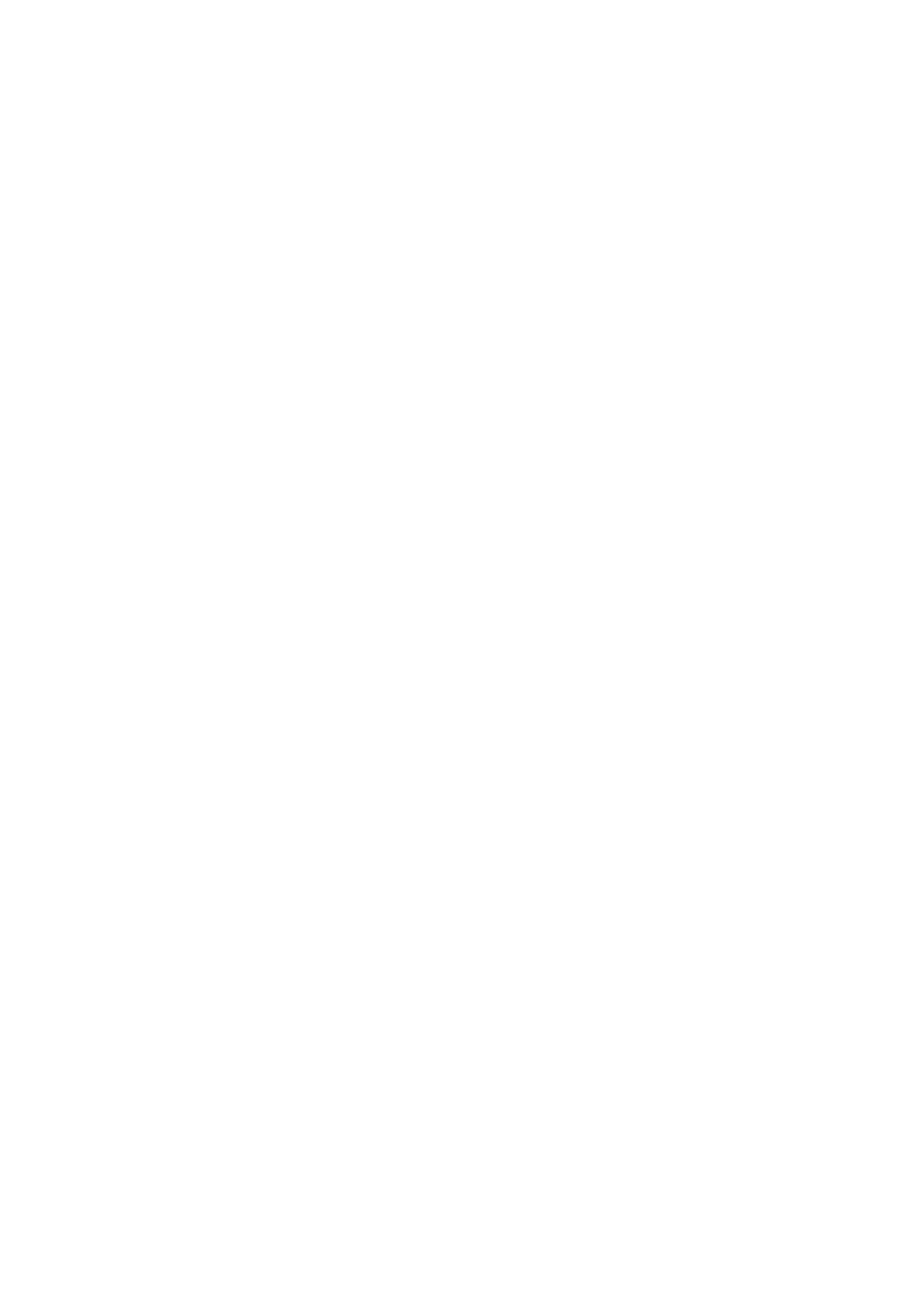# Englishes Today:

# *Multiple Varieties, Multiple Perspectives*

Edited by

Cristina Suárez-Gómez and Elena Seoane

Cambridge **Scholars** Publishing

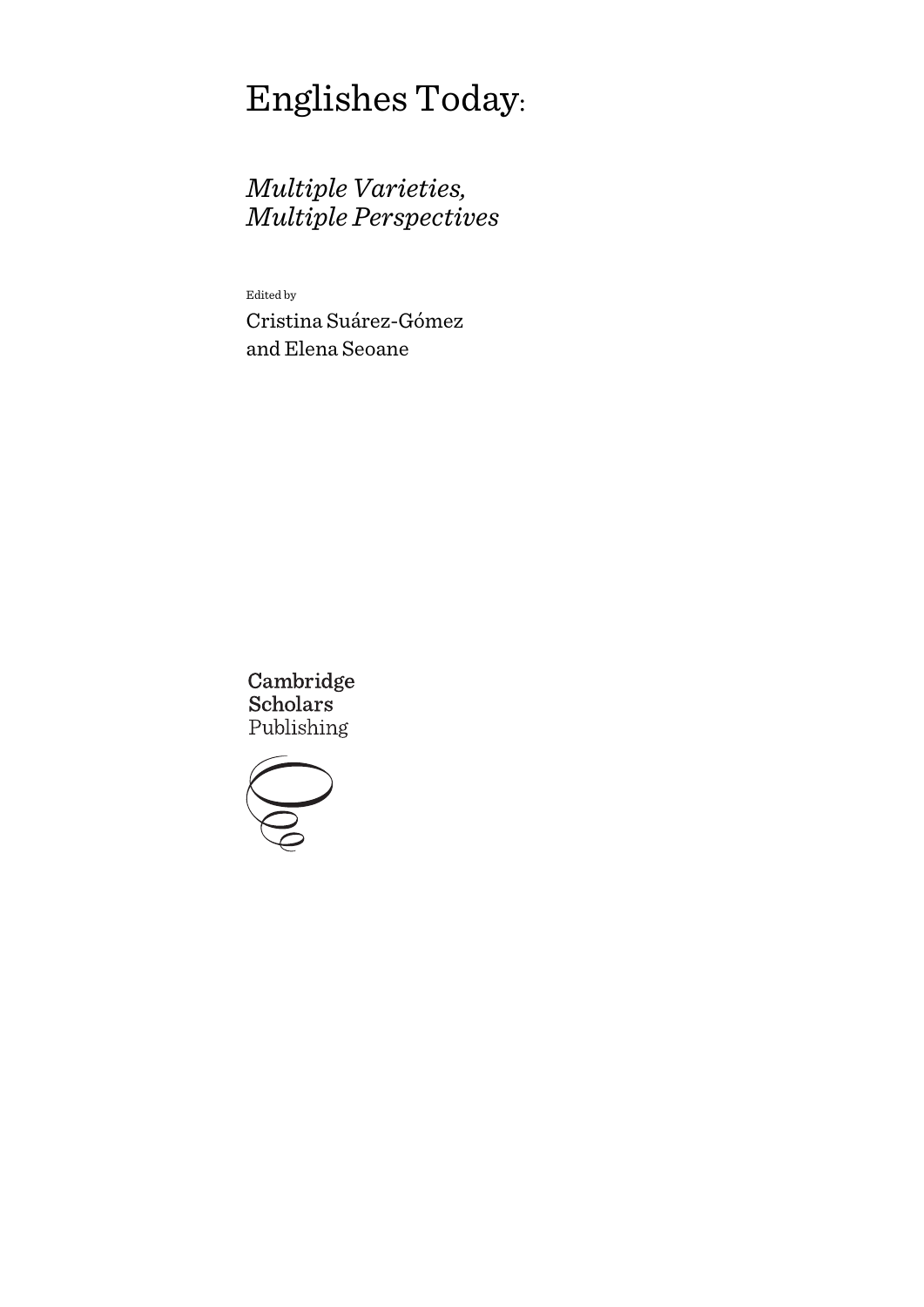Englishes Today: Multiple Varieties, Multiple Perspectives

Edited by Cristina Suárez-Gómez and Elena Seoane

This book first published 2015

Cambridge Scholars Publishing

Lady Stephenson Library, Newcastle upon Tyne, NE6 2PA, UK

British Library Cataloguing in Publication Data A catalogue record for this book is available from the British Library

Copyright © 2015 by Cristina Suárez-Gómez, Elena Seoane and contributors

All rights for this book reserved. No part of this book may be reproduced, stored in a retrieval system, or transmitted, in any form or by any means, electronic, mechanical, photocopying, recording or otherwise, without the prior permission of the copyright owner.

ISBN (10): 1-4438-8386-7 ISBN (13): 978-1-4438-8386-3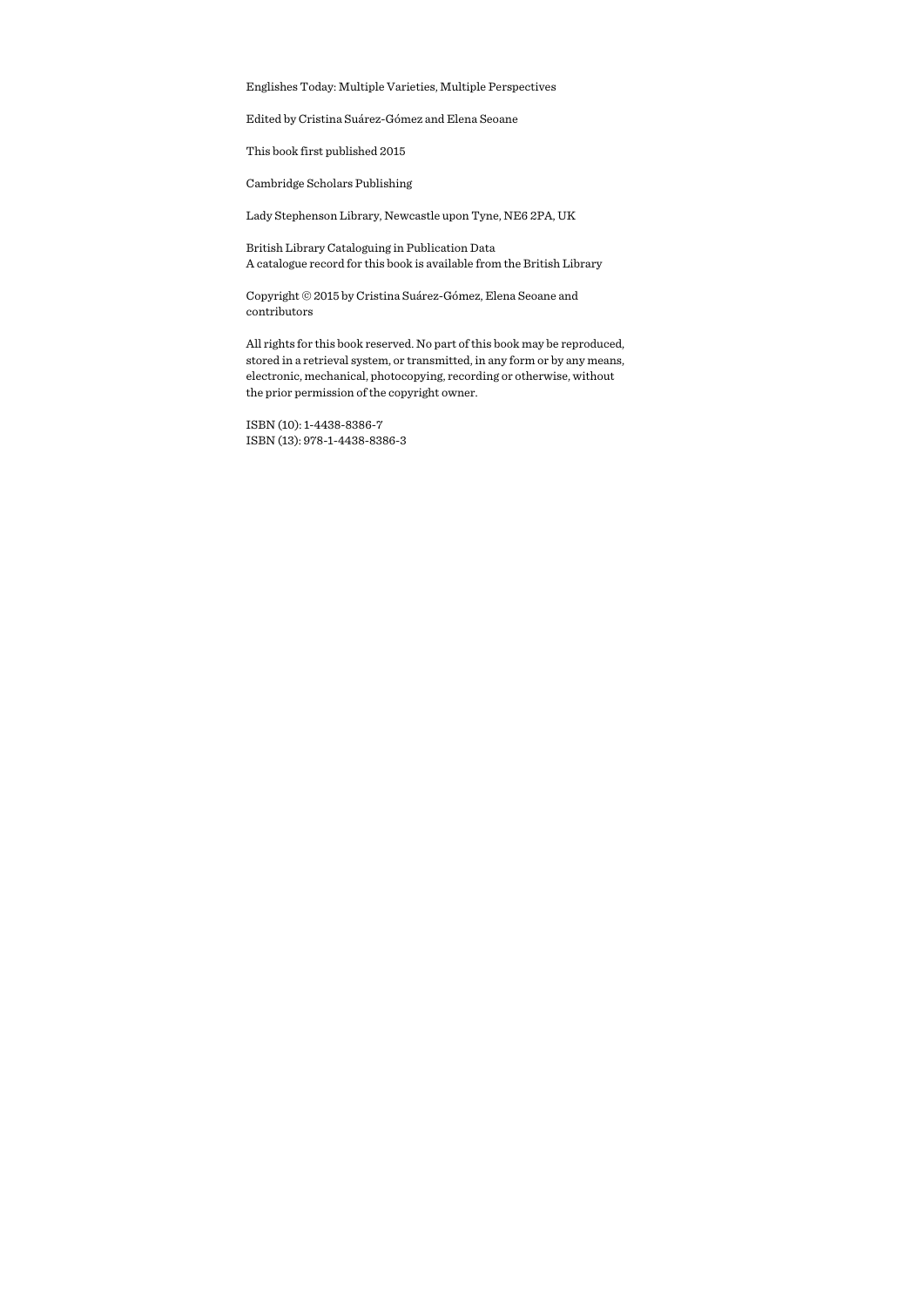# TABLE OF CONTENTS

| Englishes Today: Multiple Varieties, Multiple Perspectives<br>Cristina Suárez-Gómez                                                               |
|---------------------------------------------------------------------------------------------------------------------------------------------------|
| <b>Part I: Native Varieties of English</b>                                                                                                        |
| Element-final like in Irish English: Notes on its Incidence,<br>Frequency and Distribution<br>Mario Serrano-Losada                                |
| Morphological Variation of Verbs in Native Varieties of English<br>Bárbara Balle-Mascaró and Cristina Suárez-Gómez                                |
|                                                                                                                                                   |
| Does Present-day Written Ulster Scots Abandon Tradition?<br>Göran Wolf                                                                            |
| Part II: Non-native Varieties of English                                                                                                          |
| Down the Passive Gradient: From Agentive to Borderline $get + past$<br>Participle Constructions in Singaporean English<br>Eduardo Coto-Villalibre |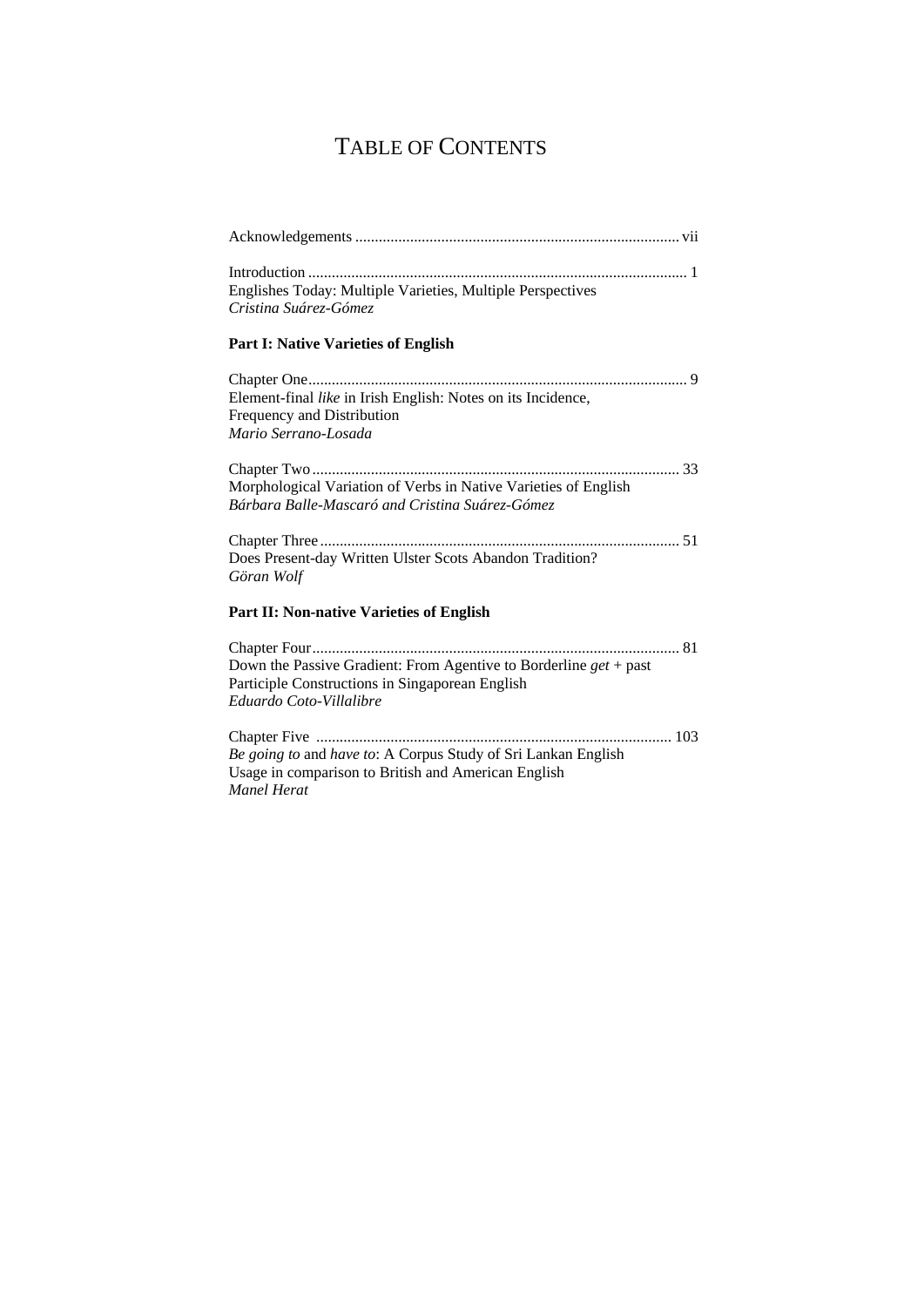| The Predominance of English in the South African Context:<br>An Issue of Identity<br>Pedro Álvarez-Mosquera                                                 |
|-------------------------------------------------------------------------------------------------------------------------------------------------------------|
| Part III: English as a Foreign Language, English as a Lingua<br>Franca                                                                                      |
| A Portrait of English and its Users in Japanese Junior High School<br><b>Textbooks</b><br>Amy Aisha Brown                                                   |
| Apologies in Interlanguage Pragmatics: The Role of Retrospective<br>Verbal Reports in Oral Production<br>Vicente Beltrán-Palanques and Alicia Martínez-Flor |
|                                                                                                                                                             |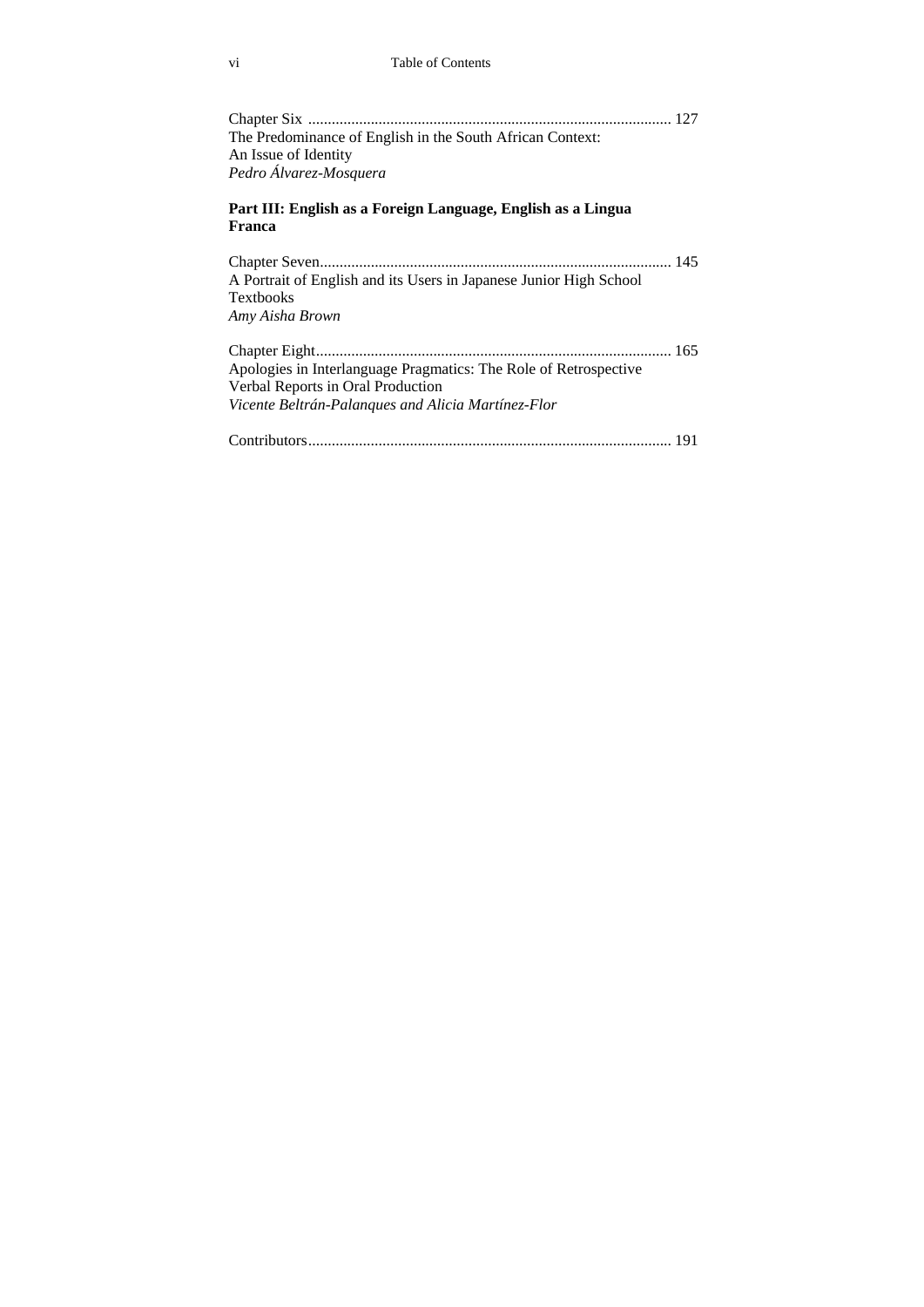### ACKNOWLEDGEMENTS

The scholarly articles included in this volume are based on presentations delivered at the international conference *Englishes Today: Theoretical and Methodological Issues*, held on October 18-19, 2013, in Vigo. For generous financial support, we gratefully acknowledge the Spanish Ministry of Economy and Competitiveness (grants FFI2011-26693-C02- 01, FFI2011-26693-C02-02, FFI2014-53930-P and FFI2014-51873- REDT) and the Regional Government of Galicia (grant GPC2014/060). We are also grateful to those who made both the conference and this volume possible. Our gratitude goes to Lucía Loureiro-Porto, University of the Balearic Islands, and a member of our research project *Morphosyntactic Variation in English Worldwide* (ViEW), and to Javier Pérez-Guerra, University of Vigo and coordinator of the research group *Language Variation and Textual Categorization* (LVTC), for their invaluable support. Other members of LVTC were also crucial in the organization of the conference: Loli González-Álvarez, Ana Martínez-Insua, Esperanza Rama-Martínez, Rosalía Rodríguez-Vázquez and Nuria Yáñez-Bouza. Special thanks to our student helpers, Sofía Bemposta-Rivas, Carla Bouzada-Jabois, Eduardo Coto-Villalibre, Yolanda Fernández-Pena, Evelyn Gandón-Chapela and Úrsula Kirsten, who contributed with their diligent and enthusiastic work to the smooth running of the conference.

This volume would not exist without its contributors and thanks are due to the authors of the different chapters, for their collaboration and their patience. It has been a pleasure working with you, and we hope that you have found the experience as rewarding as it has been for us. We are also greatly indebted to the following colleagues who acted as external reviewers for their valuable comments and insights: Mario Cal-Varela, Fátima Faya-Cerqueiro, John Kirk, Lucía Loureiro-Porto, Javier Pérez-Guerra and Carlos Prado-Alonso.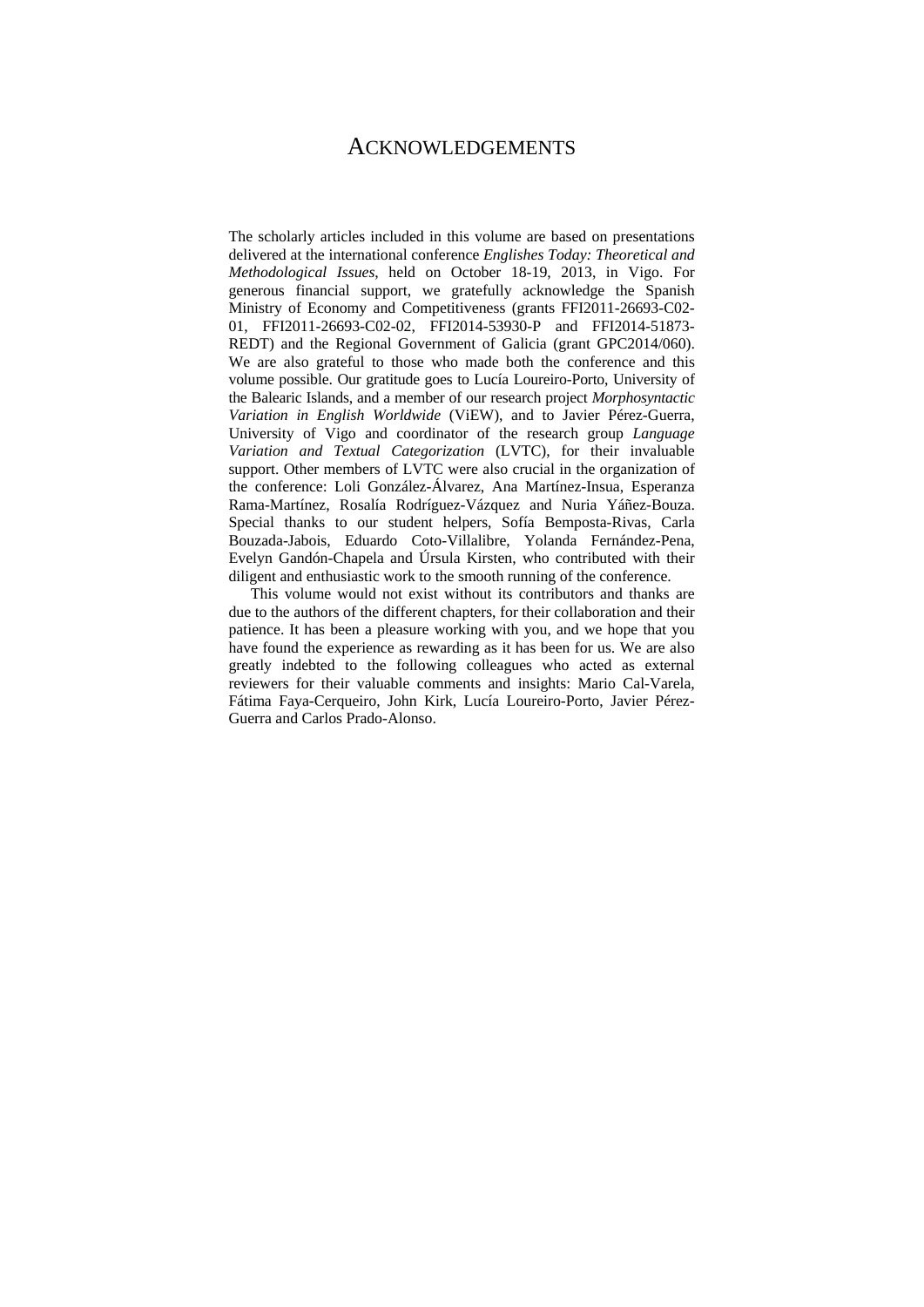We would like to thank everyone at Cambridge Scholars Publishing for their unfailing commitment to this project. We are particularly grateful to Carol Koulikourdi and Sam Baker for their detailed correspondence and the valuable assistance they have provided over the course of the whole process. Last, but not least, our sincere thanks to Teresa Fanego, University of Santiago de Compostela, for all her sound advice and unfailing support.

THE EDITORS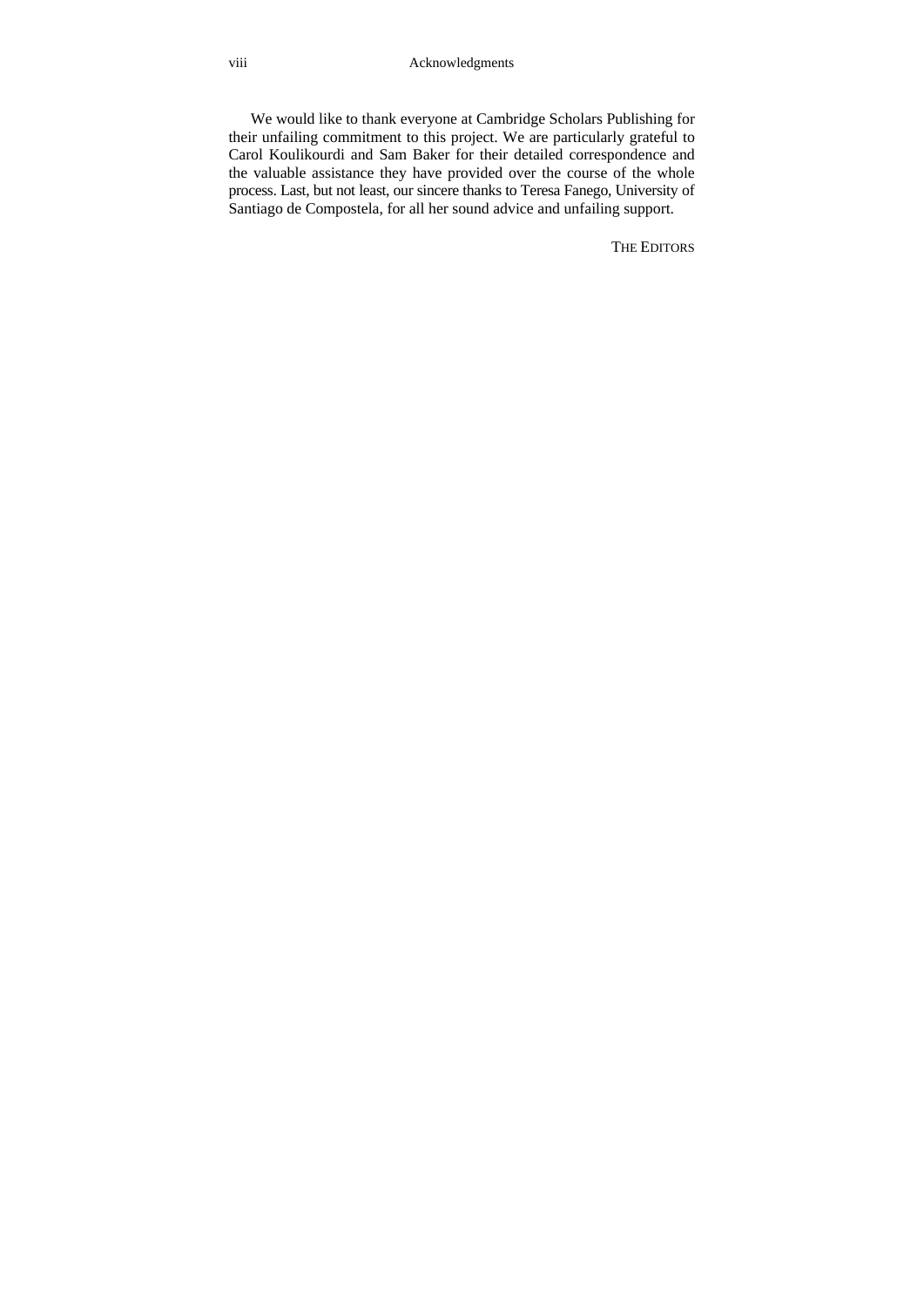### **INTRODUCTION**

## ENGLISHES TODAY: MULTIPLE VARIETIES, MULTIPLE PERSPECTIVES

### CRISTINA SUÁREZ-GÓMEZ

The volume *Englishes Today: Multiple Varieties, Multiple Perspectives* is a response to the recent emergence of English as "the world's first truly global language" (Crystal 2004, 4), currently spoken by nearly a third of the world population. The idea of English as a transnational language has motivated new fields of research with a primary focus on the English language in this context, and will form the thematic backbone of the present volume.

The expansion of English around the world has led to the development of distinctive first, second and foreign varieties. Accordingly it has been necessary to coin a term which captures the diverse multicultural identities and the new sociolinguistic realities involved. It is no longer possible to speak of an English language, but rather of *Englishes* (Kachru 1992, 357) to refer to the new sociolinguistic reality. Several attempts have been made to classify the different Englishes that exist today, the most influential being that of Braj Kachru. This model classifies varieties into three concentric circles (Inner, Outer and Expanding), these representing how the English language emerged in different countries and the status it currently has in each context. The Inner Circle includes countries where English is a first or native language, such as the US, the UK, Canada, Ireland and New Zealand; the Outer Circle comprises countries in which English is considered a non-native variety or a second language, as in Singapore, Sri Lanka and South Africa. Finally, the Expanding Circle includes countries in which English is used as a foreign language or lingua franca, such as Japan or Spain. This tripartite classification serves as the general structure for the present volume.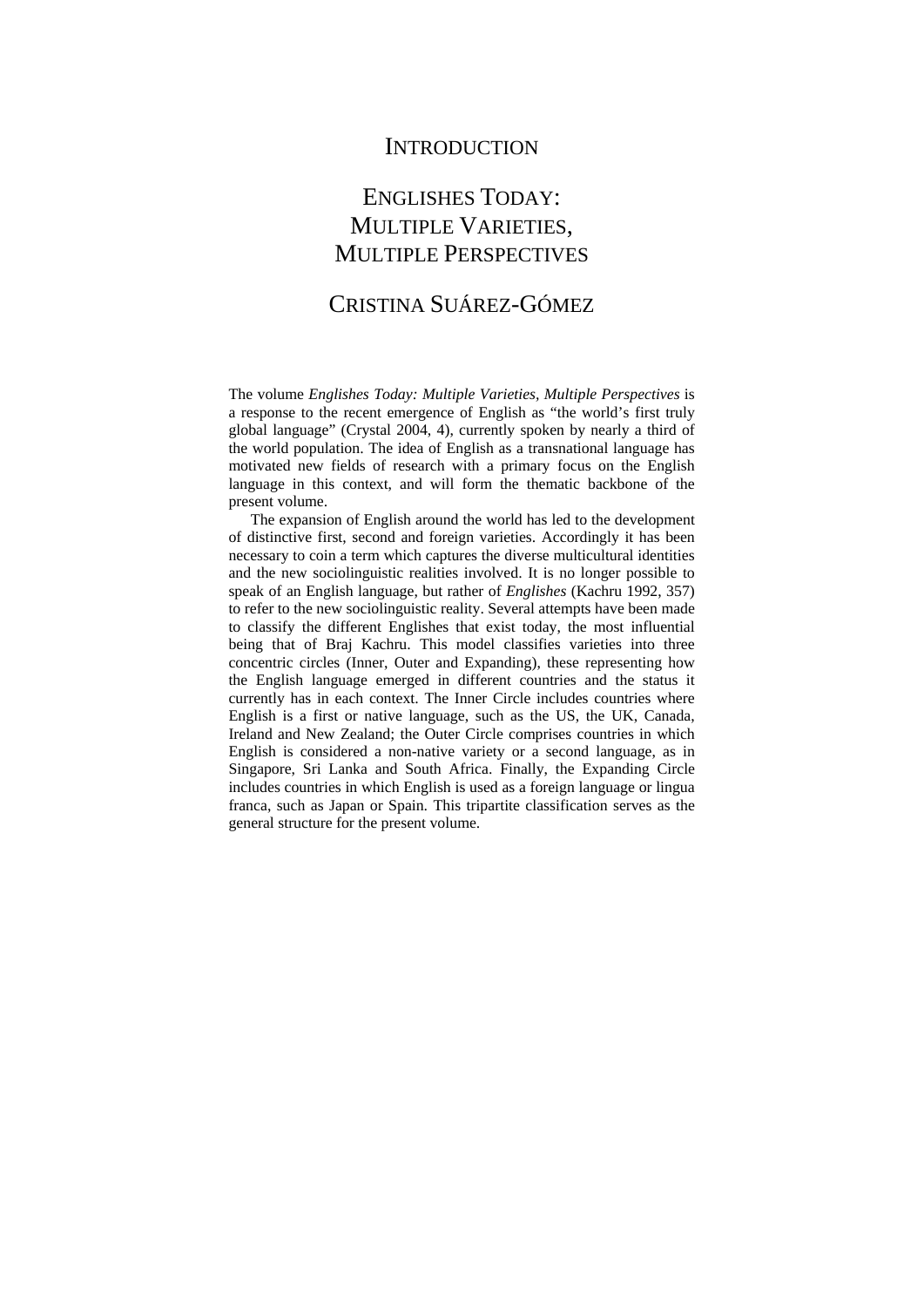#### 2 Introduction

The spread and globalization of English has proved to be of interest in the study of diverse linguistic phenomena. From a methodological perspective the study of Englishes poses a challenge, and attempts have been made to address these in corpus linguistics, sociolinguistic fieldwork and variationist studies. With the current collection we intend to contribute further to this fascinating field of research with new ideas from different frameworks and approaches dealing with English today.

The volume offers a stimulating selection of original papers that reflect current trends in English linguistics research and can be characterized broadly in terms of (i) the study of the different diatopic and diastratic varieties of English, and (ii) the adoption of various theoretical and methodological perspectives. Hence it contributes to this increasingly fashionable but still somewhat under-explored field of research by drawing together ideas from different frameworks and approaches. The papers deal with the globalization of English in itself and with the origin, development and status of varieties of English, often seen as a testing ground for different frameworks and research traditions, including typological linguistics, second language acquisition, contact linguistics and sociolinguistics.

The collection is organized into three parts. The first part ("Native Varieties of English") contains in-depth studies on several native varieties of English (American English, British English, Canadian English, Irish English, New Zealand English and Ulster Scots). In Part II ("Non-native varieties of English") the focus is on non-native varieties in the Asian (Sri Lankan English and Singapore English) and African (South-African English) contexts. Both Part I and Part II contain contributions which address crucial aspects of language variation and change, either through the analysis of linguistic features in specific varieties of English or by comparing and contrasting a range of varieties; differences between World Englishes and the parent varieties are often explained here within a framework of contact linguistics and language acquisition. Part III ("English as a Foreign Language, English as a Lingua Franca") presents research on English as a Foreign Language (EFL), a discipline in English linguistics that is currently the subject of much interest and debate. Another hot issue discussed here is that of the repercussions of the globalization of English on the teaching and learning of English as a foreign language, and here a plea is included for the implementation of necessary changes in this area.

This volume also reflects on traditional and new methodologies in the description of English(es) today. Sociolinguistic interview data, elicitation instruments, verbal reports, metalinguistic comments and acceptability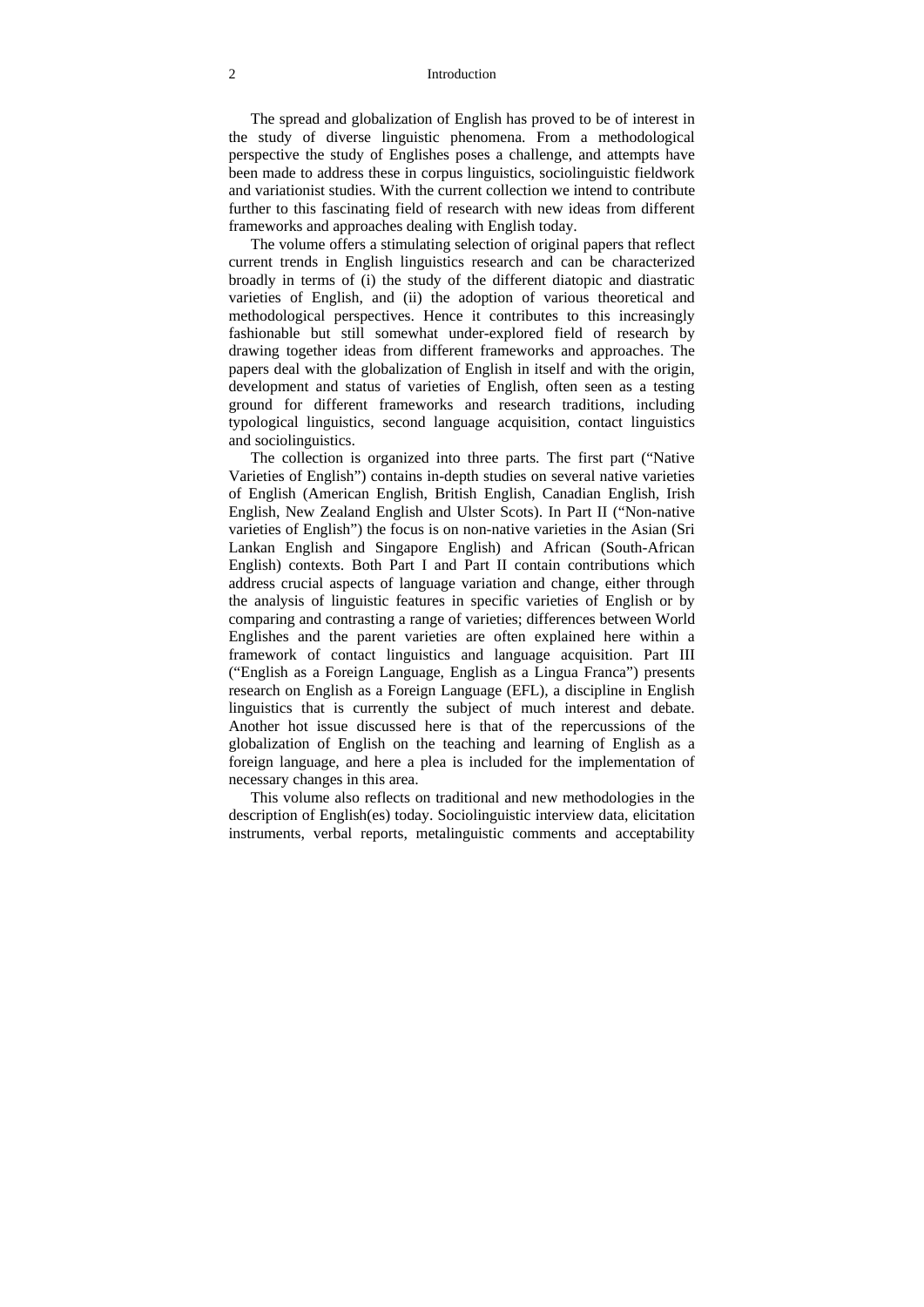judgments by speakers are discussed, both in isolation and in combination with corpus-based methods, including multidimensional analyses. The best known and widely used resource is the *International Corpus of English* (ICE) collection of corpora, together with the *British National corpus*  (BNC) and the *Corpus of Contemporary American English* (COCA), but several contributions to this volume provide their own data on a variety of languages.

Additionally, new sources of data are suggested, such as role-plays, which open the door to a new analysis of ethnolinguistic realities. These new sources will undoubtedly prove crucial for future work on the complex reality of multilingual and multifocal settings.

Part I ("Native Varieties of English") opens with two studies drawing on the exciting field of language variation, and illustrates the use of vernacular features in first-language varieties of English. Chapter 1, "Element-final *like* in Irish English", by Mario Serrano-Losada, explores Irish English through an analysis of element-final *like* in the Irish component of the ICE corpus. It shows how a pragmatic marker, obsolete in most English varieties, becomes an entrenched feature of Irish English. Serrano-Alonso illustrates how this distinctive trait is not necessarily restricted to the realm of private communication, as is often the case with vernacular features, but often extends to public settings, such as classroom discussions or business transactions.

Barbara Balle-Mascaró and Cristina Suárez-Gómez analyse the morphological variation found in the preterite and past participle forms of the verbs *burn*, *learn* and *sink* in four different varies of English (British, American, Canadian and New Zealand English). Basing their analysis on the corresponding components of the *International Corpus of English*, they show that the geographical variety is one of the most important factors conditioning the distribution of forms, in that American English and Canadian English clearly favour the use of regular forms (*burned* and *learned*), as opposed to British English and New Zealand English, which show a higher degree of fluctuation, with the preference for one form or another appearing to be lexically determined. Of special relevance is the case of New Zealand English, due to the various different linguistic pressures to which it has been subjected.

Another variety featured in this section is Ulster Scots, analysed here by Göran Wolf in the paper "Does present-day written Ulster Scots abandon tradition?". In an attempt to answer this question, the author compiles his own web-based corpus of written texts, MUST-C (*Miscellaneous Ulster-Scots Texts-A Corpus*). He defends the linguistic status of Ulster Scots, the northern Irish language variety, which has also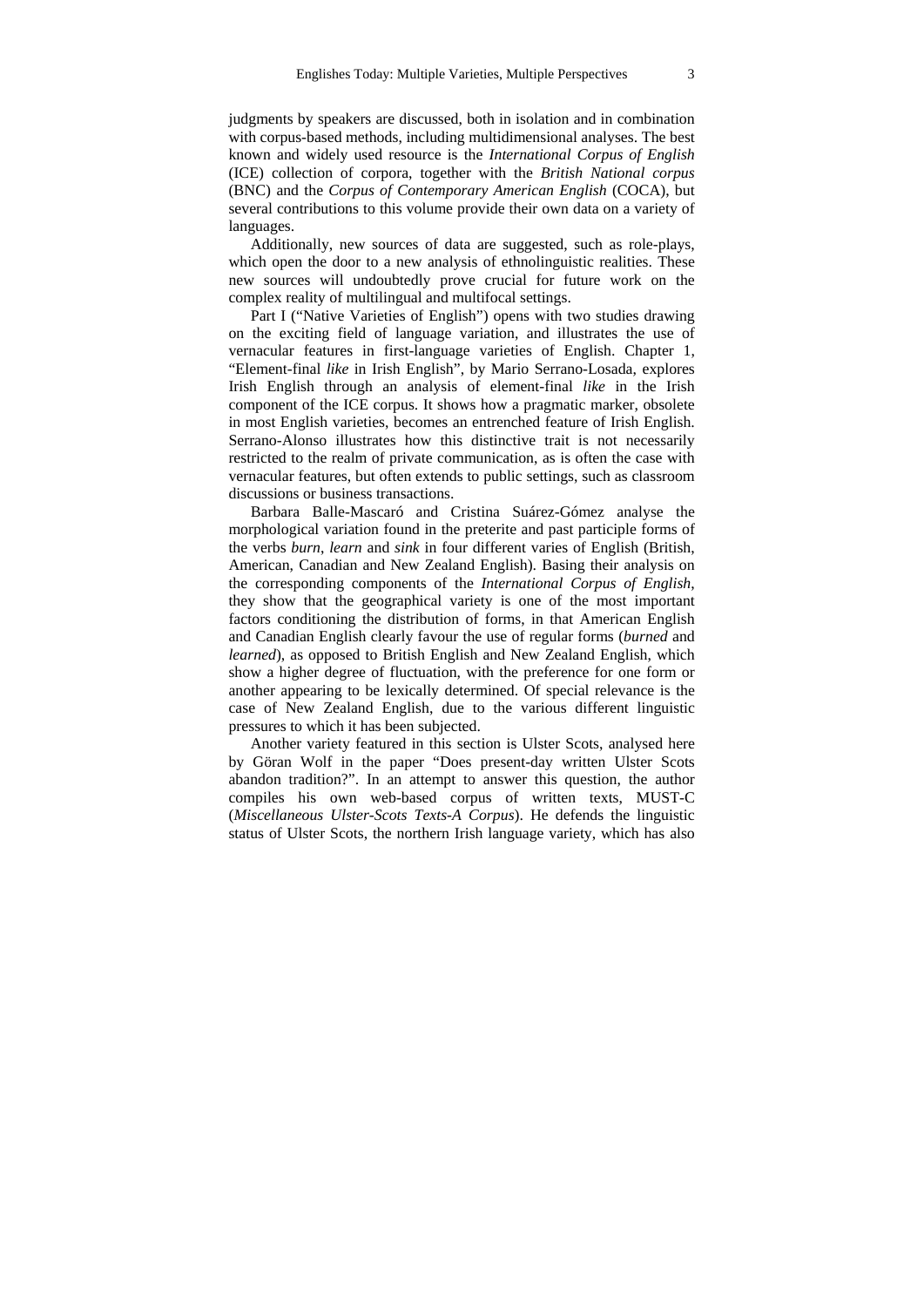#### 4 Introduction

been strengthened recently by a renaissance in literary production, although the status of this has been a controversial issue. He also demonstrates that Ulster Scots has changed from the traditional variety, illustrating this through an analysis of spelling in a sample of 40 words that belong to the present day lexicon of Ulster Scots. Through this study he is able to observe that the graphical evolution of such words shows divergence, which he attributes to ethno-political issues, and processes of language-contact.

The second grouping of chapters, in Part II, focus on "Non-native varieties of English", with chapters 4 and 5 further illustrating grammatical variation in English with the analysis of linguistic features in secondlanguage varieties developed in postcolonial contexts, and chapter 6 addressing the issue of identity in the multi-ethnic reality of South Africa.

Eduardo Coto-Villalibre, in Chapter 4, takes *get* + past participle constructions as its reference point. In "Down the passive gradient: from agentive to borderline *get* + past participle constructions in Singaporean English" he proposes an innovative classification of such constructions along a gradient in terms of degrees of passiveness ranging from more passive, illustrated by central *get* passives, to less passive, illustrated by so-called resultative *get* constructions. He exemplifies this gradient with constructions from Singaporean English, drawing from the Singaporean component of the *International Corpus of English*, and classifies the constructions using criteria of a syntactic, semantic and pragmatic nature.

The following paper *"Be going to* and *have to*: a corpus study of Sri Lankan English usage in comparison to British and American English", by Manel Herat, provides a most original comparative analysis of the 'quasimodals' *be going to* and *have to* with the modal verbs *will* and *must* in Sri Lankan English, British English and American English. She uses the Sri Lankan component of the *International Corpus of English* for the Sri Lankan data, the BNC for the British English data, and the COCA for the American English data. Her findings reveal that *have to* is on the increase in Sri Lankan English in comparison with the traditional modal *must*, irrespective of genre. This is explained in terms of a trend which diverges from British English. Nevertheless, such a trend does not seem to affect the distribution of *be going to* and *will* in expressions of volition (intention). Here the former is favoured in speech-like contexts, and the traditional *will* becomes the default option.

The closing essay in this section revises the status of the English language in the multilingual reality which affects most individuals of South Africa. As Pedro Álvarez-Mosquera shows, the role of English among these speakers is strongly associated with issues of identity, both at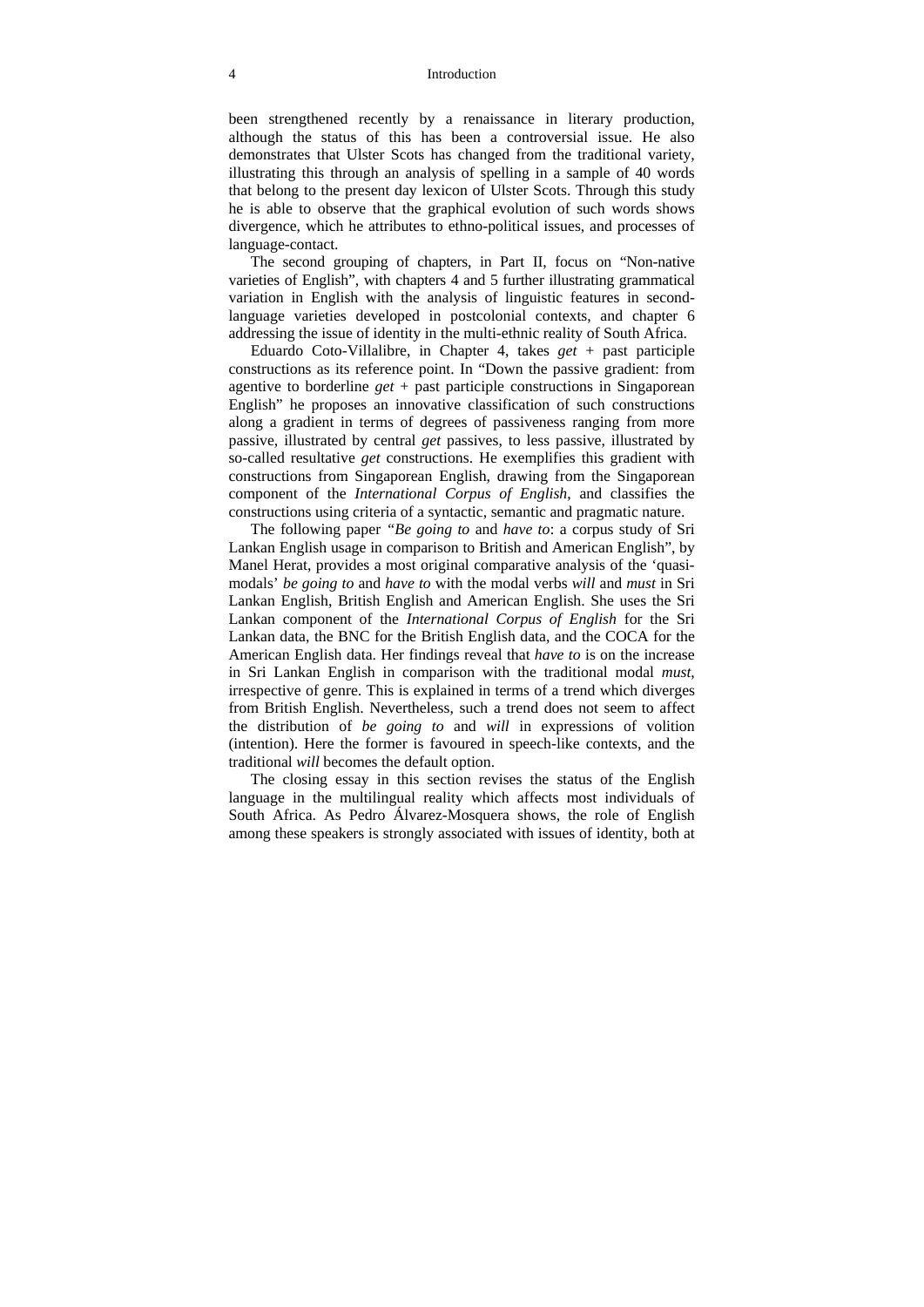a social level (how you are perceived) and at a personal level (how you define yourself). The ethnic groups of interest in this study, White Afrikaans speakers and Black speakers of African languages, coincide in their positive evaluation of the use of English; however, by over-using English, especially those of the latter ethnic group, speakers run the risk of attracting in-group derision and being labeled *coconuts* or *cheese girls*. Additionally, the use of English enters into conflict with their mother tongues, which embody their traditional identities.

The third and final part of the volume focuses on the most peripheral English varieties, those from the Expanding Circle. "English as a Foreign Language, English as a Lingua Franca" includes two contributions based on case studies, one from Japan and the other Spain. Amy Aisha Brown, in "A portrait of English and its users in Japanese junior high school textbook", compares six different textbooks authorized by the Japanese Ministry of Education, Culture, Sports, Science and Technology (MEXT). She shows that these textbooks present an "imbalanced picture of English use in the world today". In her analysis she observes that individually these textbooks display an "unexpected amount of diversity," in that they present not only Japanese characters but also inner circle speakers. However, speakers belonging to countries in the expanding and outer circles, mostly Asian, are very rarely found. Of special interest is her comparison between intranational and international interaction, rather than between native and non-native speakers, as was the case in a previous, comparable analysis by Matsuda (2002). Brown justifies her decision here in relation to the issue of the native speaker, claiming that there is no longer any empirical evidence of what counts as a native speaker. The article concludes with a plea to the Japanese Textbook Authorization and Research Council for "implementing guidelines to ensure that more balanced views of English usage are presented in the future".

This section, and the whole volume, closes with Chapter 8, a paper entitled "Apologies in interlanguage pragmatics: the role of retrospective verbal reports in oral production." Interlanguage pragmatics has been a favoured topic of research in the field of language teaching and acquisition since the 90s. On these lines Beltrán-Palanques and Martínez-Flor report on a study conducted among students of English as a Foreign Language. A particularly notable feature of this research is that it includes participants who are bilingual in Spanish and Catalan, and who in addition are studying English, hence introducing a context of trilingualism. The study seeks to analyse the language of thought (i.e. Catalan, English or Spanish) of these participants in reporting apologies, plus attended aspects during task performance and speakers' pragmatic knowledge. These features were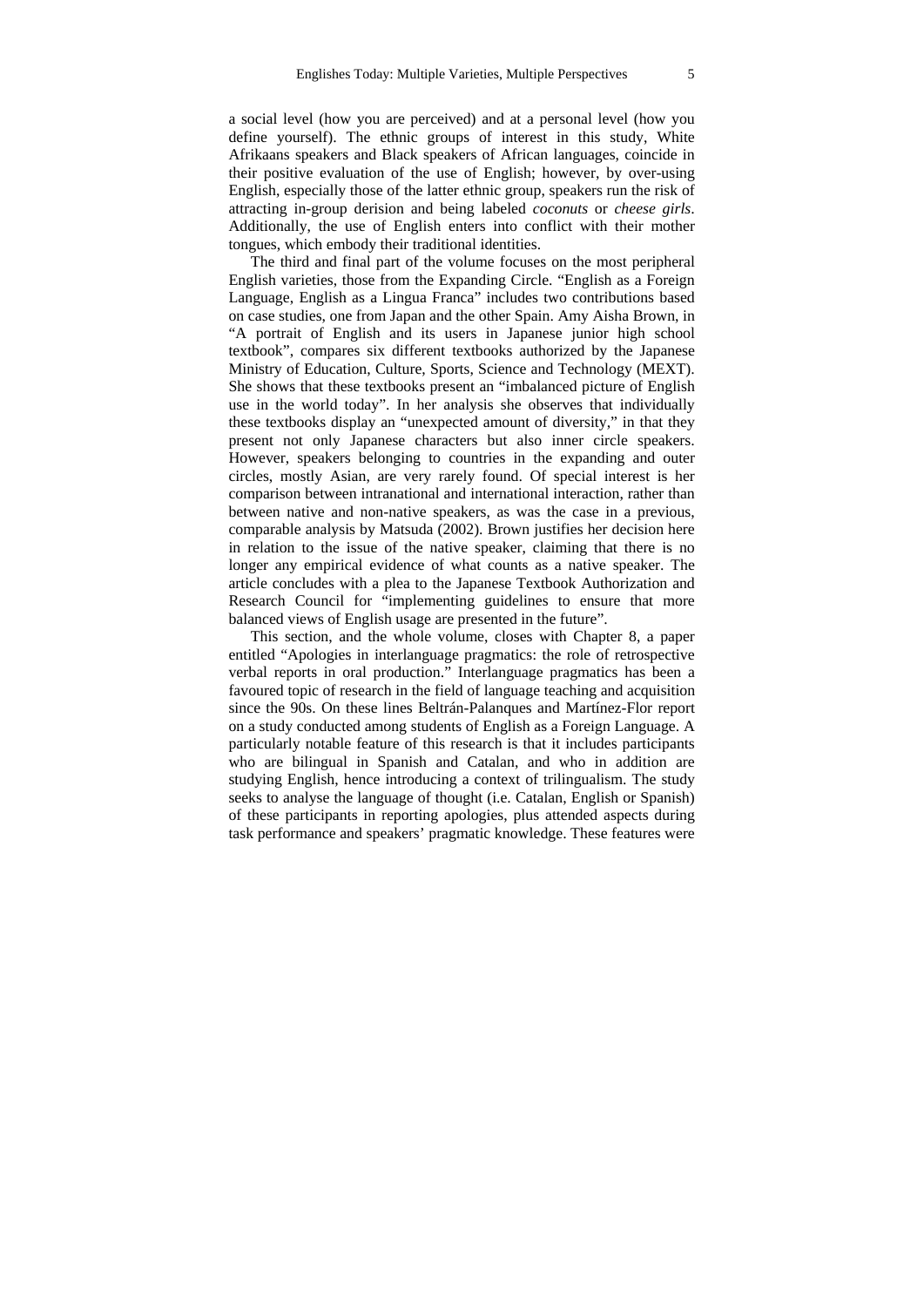examined through the combination of role-plays featuring situations which entailed the use of apologies, and retrospective verbal reports, these immediately following the role-plays, with participants asked to report their thoughts when carrying out tasks. Ultimately, the paper also emphasizes the relevance of incorporating the formal instruction of pragmatic knowledge into the foreign language classroom in order to achieve more successful communication.

Taken together, these eight chapters constitute an inspiring collection of essays which together serve as a fine illustration of the multiple varieties, approaches, perspectives and methodologies that characterize the study of the English language today.

### **References**

- Crystal, David. 2004. *The Language Revolution*. Malden, MA: Polity Press.
- Kachru, Braj. 1992. "Teaching world Englishes". In *The Other Tongue: English across Cultures*, edited by Braj Kachru, 355-366. Chicago: University of Illinois Press.
- Matsuda, Aya. 2002. "Representation of Users and Uses of English in Beginning Japanese EFL Textbooks". *JALT Journal* 24: 182-200.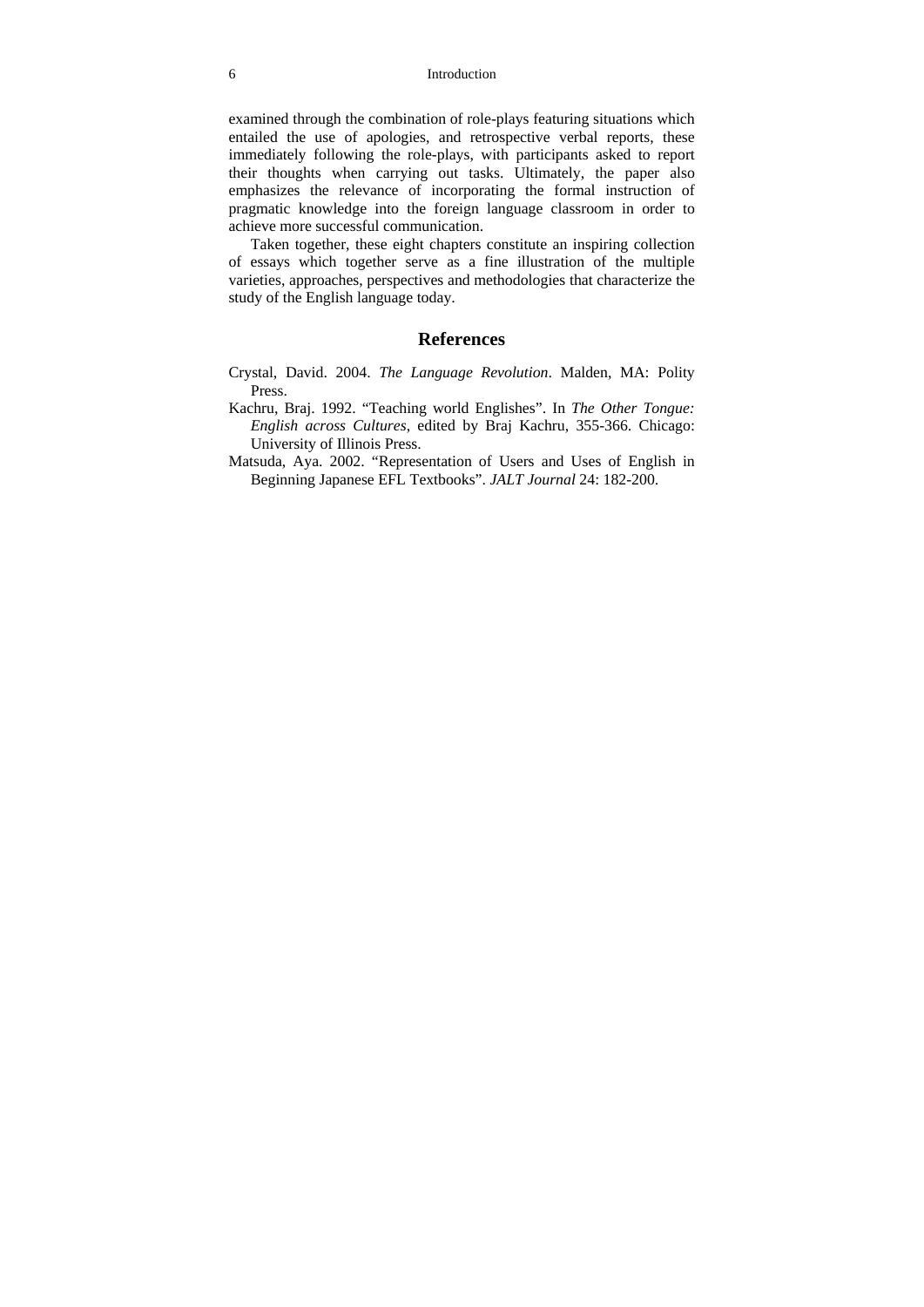# **PART I:**

# **NATIVE VARIETIES OF ENGLISH**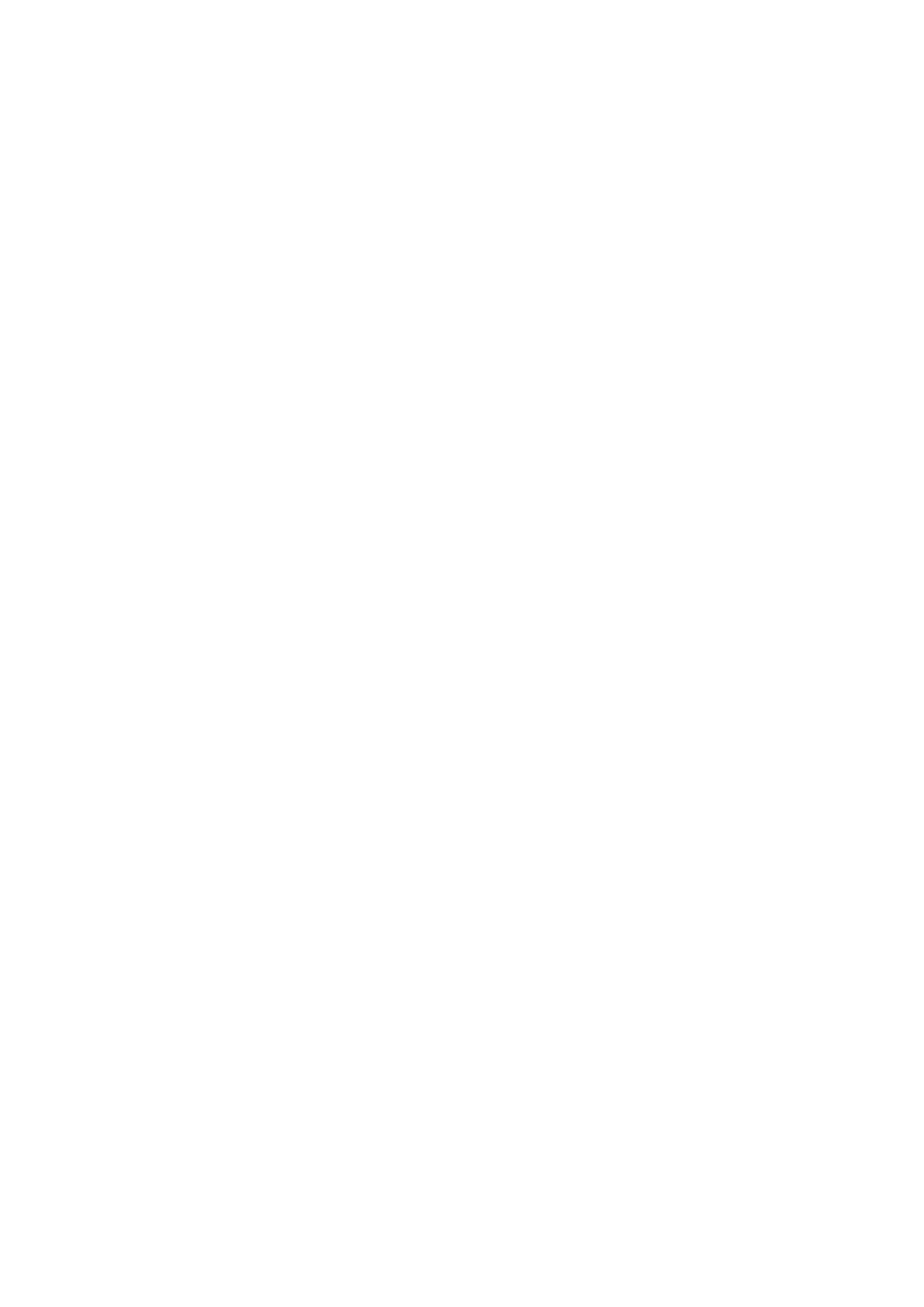### CHAPTER ONE

## ELEMENT-FINAL *LIKE* IN IRISH ENGLISH: NOTES ON ITS PERVASIVENESS, INCIDENCE AND DISTRIBUTION<sup>1</sup>

### MARIO SERRANO-LOSADA

Element-final *like* is one of the most distinctive features of Irish English despite being an obsolescing trait in most English varieties. This chapter explores the incidence and distribution of this pragmatic marker in Hiberno-English with the aim of determining whether element-final *like* is used beyond private communication, i.e. in public communication situations. For this purpose, I analyze the public spoken dialogue component of ICE-Ireland (Kirk and Kallen 2007). The comparison of my results with those of previous accounts (Kallen 2006; Columbus 2009) sheds some light on the distribution and frequency of this pragmatic marker in Irish English. My findings suggest that element-final *like* often crosses into formal public settings despite being much more frequent in informal private conversation. Moreover, my data reveal that far from being a receding dialectal marker, element-final *like* is well entrenched in Irish English.

### **1. Introduction**

Pragmatic (or discourse)<sup>2</sup> like is undoubtedly one of the most prominent traits of present-day vernacular Englishes (D'Arcy 2005, 2) and a widely acknowledged linguistic feature.<sup>3</sup> Overtly stigmatized, it is usually associated to the speech of adolescents and young adults (Andersen 2001; Tagliamonte 2005; D'Arcy 2007) and has been often considered a trait of non-standard and even careless speech frequently used as a 'filler' for lexical indecision (Underhill 1988, 234; Miller and Weinert 1995, 366). Nevertheless, the use of pragmatic *like* is pervasive across varieties of English (Miller and Weinert 1995; Dailey-O'Cain 2000;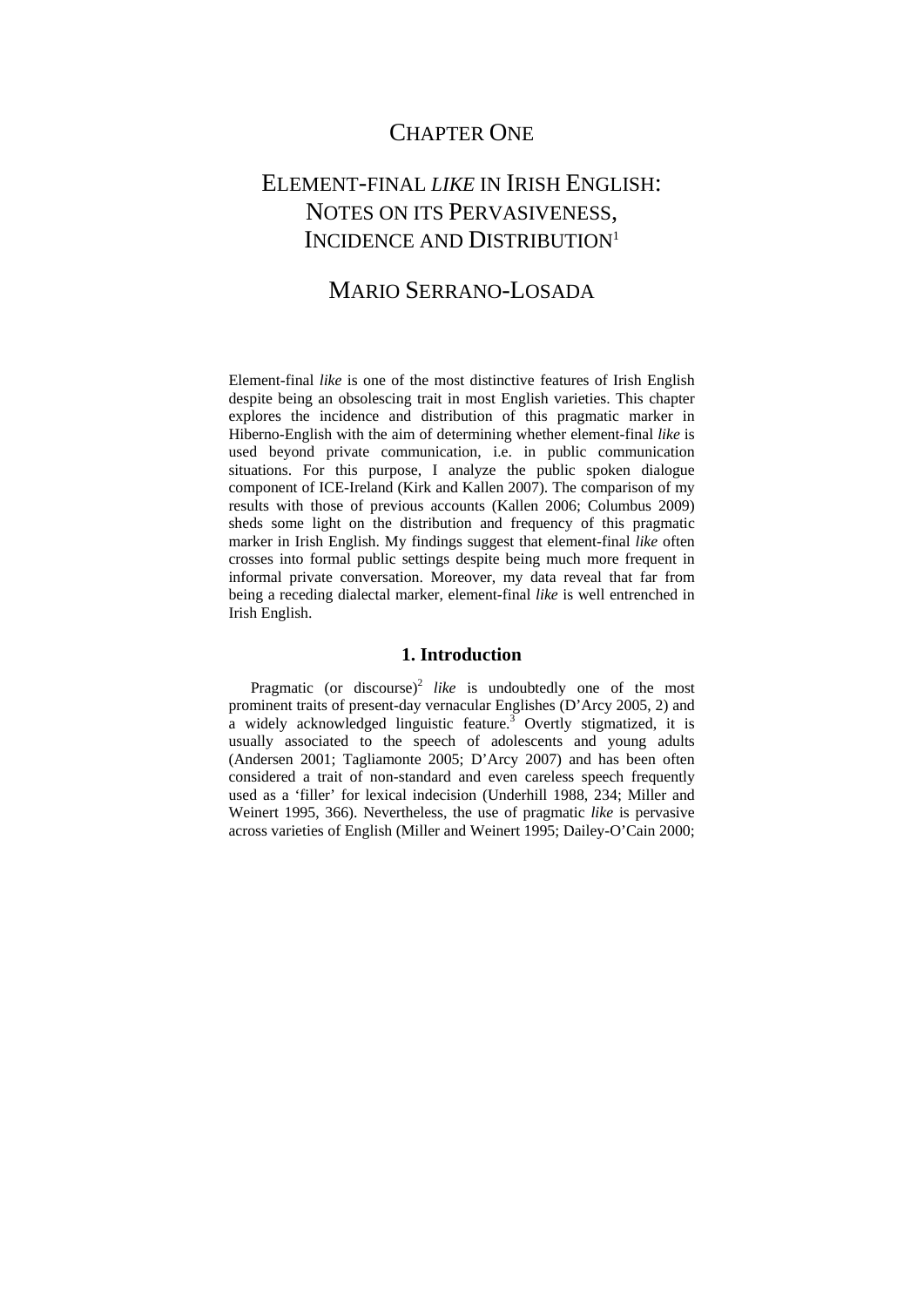Andersen 2001; Tagliamonte 2005; Levey 2006; D'Arcy 2008; Miller 2009; Schweinberger 2012).

As a pragmatic marker, *like* is well known for its "functional complexity and distributional versatility" (Andersen 2001, 210). In fact, its numerous functions have been described extensively in the literature; however, these descriptions have dealt almost exclusively with clauseinitial and clause-medial instances of *like*. Element-final instances of the marker—i.e. instances at right periphery (Traugott 2012, 2013; Degand 2014)—such as (1), have received little scholarly attention:

#### (1) It's up to you, *like* <ICE-IRL S1B-016\$A $>$ <sup>4</sup>

Despite the stigmatization of pragmatic *like*, the written record reveals that the particle has been performing discourse-pragmatic functions for quite a long time. In fact, examples in which *like* is used parenthetically to qualify a preceding statement are frequent in descriptions of traditional dialects from the late nineteenth century onward, and the feature is attested in the OED as early as 1778 (Miller and Weinert 1995, 367-368; Andersen 2001, 222). In such early instances pragmatic *like* generally appears in utterance-final position (D'Arcy 2005, 4).

Element-final *like* has generally been considered a dialectal feature typical of the 'northern' varieties of the British Isles (Hedevind 1967; Miller and Weinert 1995; Andersen 2001; D'Arcy 2005). Recent research points towards the decline of this right peripheral marker in some of these varieties (cf. Bartlett (2013) for a study of the feature in Tyneside English). However, it is robust in Hiberno-English (Kallen 2006, 14). In fact, element-final *like* can be considered a distinctive trait of vernacular Irish English,<sup>5</sup> a feature of spoken informal interaction used, among other functions, to focus or hedge.

This chapter aims to examine the incidence and distribution of element-final *like* in Irish English. With this purpose in mind, I analyze the public spoken dialogue component of ICE-Ireland (Kirk and Kallen 2007) in order to determine whether the feature surpasses the sphere of private communication and crosses over into the sphere of public communication. I also draw on other studies derived from ICE-Ireland, namely Kallen's (2006) overview of element-final *like,* Columbus' (2009) study of this feature in the private spoken component of the same corpus, and Schweinberger's (2012) sociolinguistic study of discourse marker *like* in Irish English. The comparison of my results with those of previous accounts sheds some light on the distribution and frequency of elementfinal *like* in Irish English. My findings show that even though the marker is much more recurrent in informal and private communication than in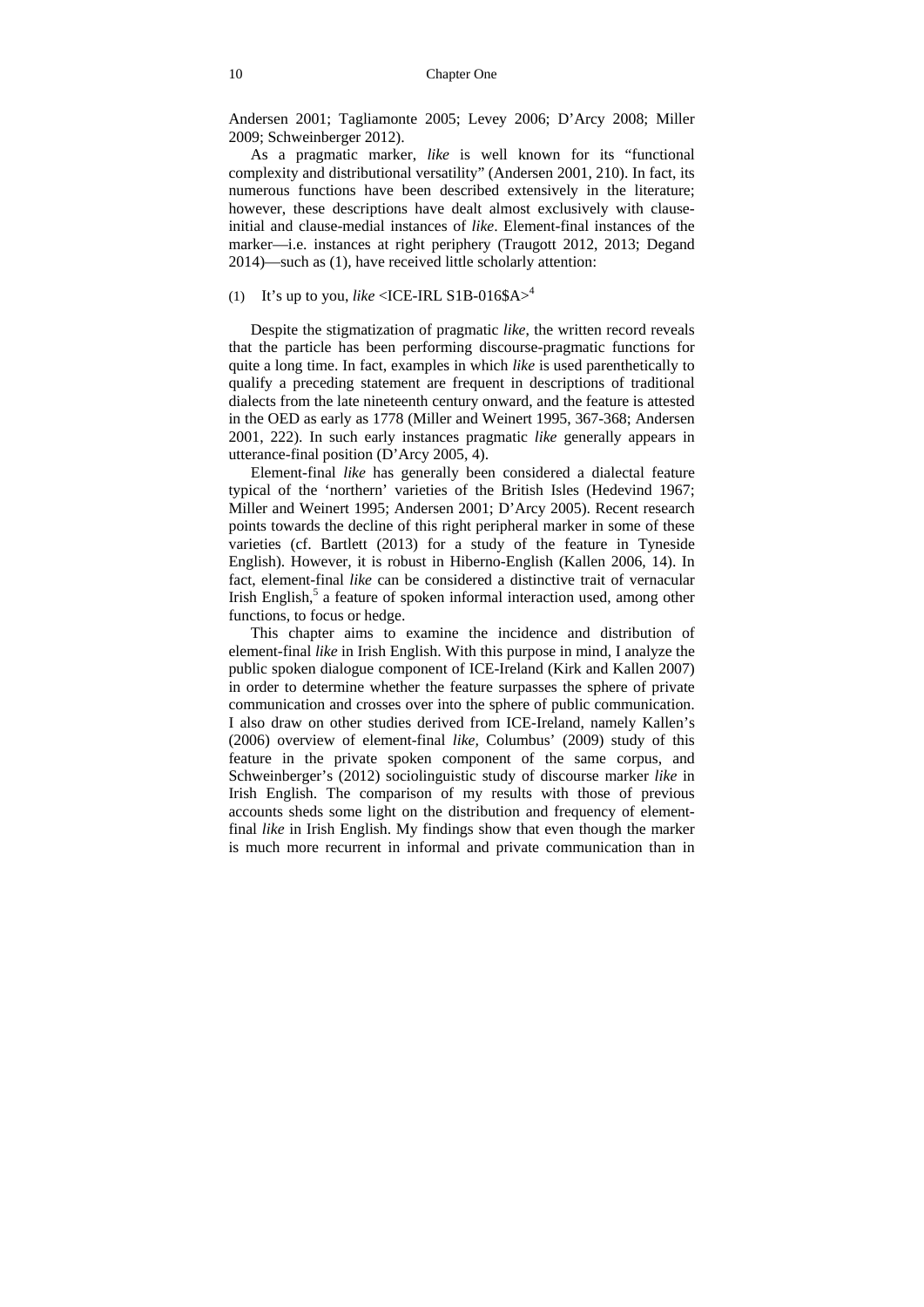formal and public communication, it does often cross into more formal settings. Moreover, my data show that far from being receding or dialectal, element-final *like* is a well-established marker in Hiberno-English.

The chapter is organized as follows. Section 2 establishes some theoretical background and basic notions on pragmatic markers and *like*. Section 3 describes the corpus from which the data were extracted and the methodology that was followed. Section 4 presents the results. Section 5 is devoted to the analysis of my findings. Finally, in section 6 I set out my main conclusions and recommendations for future research.

### **2. On pragmatic markers and** *like*

There is no easy way to define a pragmatic marker, nor is there consensus as to what constitutes one. According to Brinton (1996, 35), pragmatic markers are a "heterogeneous set of forms which are difficult to place within a traditional word class". These include items such as *ah*, *just*, *like*, *really*, *well*, *I mean*, *I think* and *you know* and are predominantly features of spoken discourse. Such markers are high-frequency items which are generally stylistically stigmatized and considered to have little or no propositional meaning (or at least to be difficult to specify lexically). Moreover, they are considered to be optional rather than obligatory features, occur either outside the syntactic structure or loosely attached to it, and have no clear grammatical function. Pragmatic markers may be multifunctional, operating simultaneously on the local and global levels, as well as on different linguistic planes (including textual and interpersonal levels) within the pragmatic component (Brinton 1996, 33ff.). Nevertheless, as Andersen notes:

It is important to point out that the term 'pragmatic' is not meant to suggest that markers are void of semantic content or that the meanings they contribute are entirely inferred on an ad hoc basis. On the contrary, pragmatic markers convey meanings that are linguistically encoded, but these may be […] difficult to specify in terms of lexical import. Pragmatic markers are associated with aspects of communication that are to a great extent context-based, such as the identification of a speaker attitude towards an expressed proposition, where attitude includes notions such as speaker commitment, affective evaluation and evaluation of 'newsworthiness' (Andersen 2001, 22)

Taking these general observations on pragmatic markers into account, in the following I first provide a brief overview of *like* and its different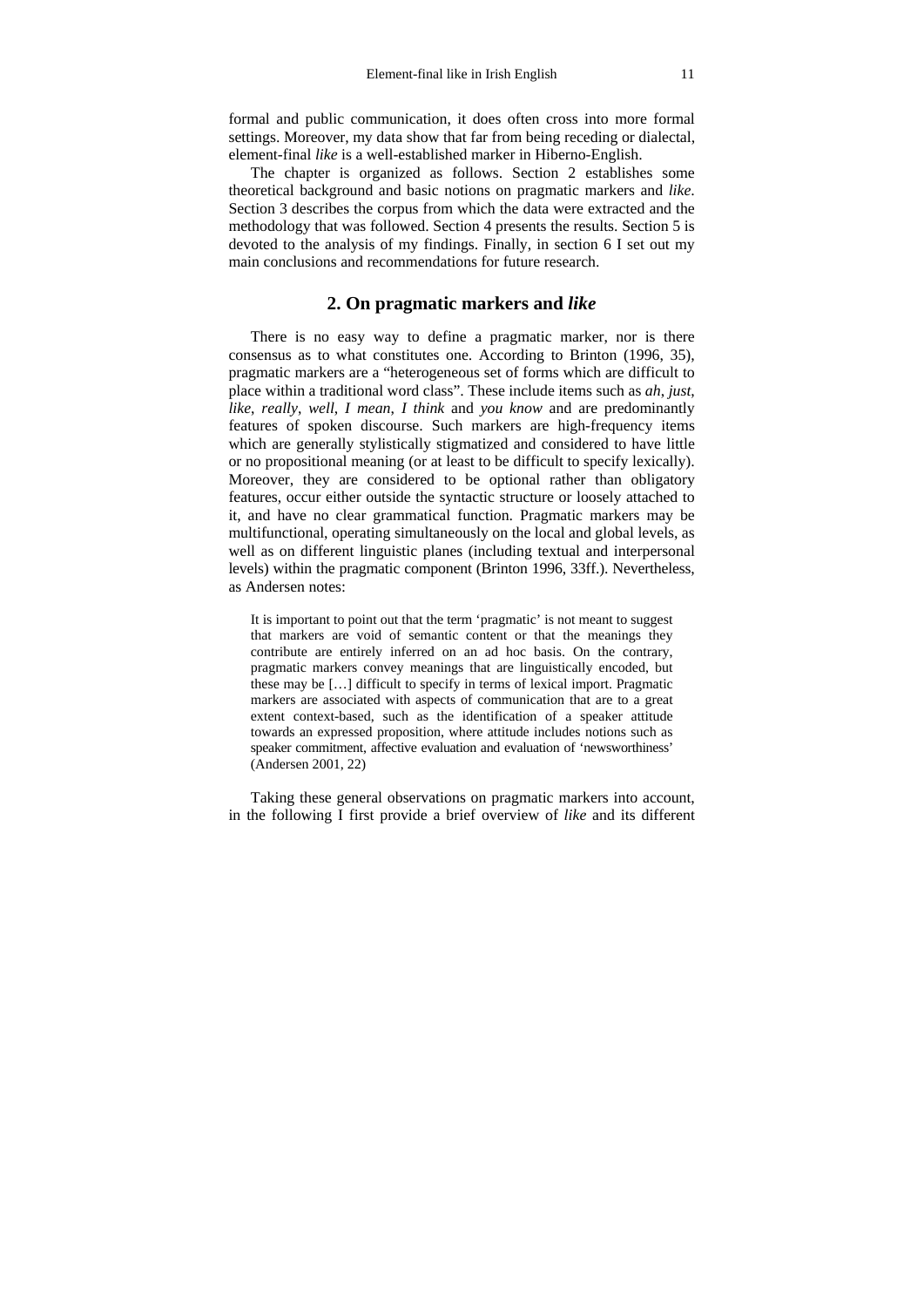grammatical and pragmatic functions, then turn to a more detailed characterization of pragmatic *like* in element-final position.

### **2.1.** *Like* **as a pragmatic marker**

*Like* is one of the most ubiquitous and multifunctional lexemes in the English language (D'Arcy 2006, 339). On a grammatical level, it may function as (2a) a lexical verb, (2b) a noun, (2c) a preposition, (2d) a conjunction, or (2e) a suffix:

- (2a) I don't *like* that style of shoe. <ICE-IRL S1A-019\$A>
- (2b) It's too dangerous when you look at the *likes* of Bobby Nelson. <ICE-IRL S1A-097\$B>
- (2c) It looks *like* a key-ring. <ICE-IRL S1A-075\$A>
- (2d) And from time to time, you feel *like* you just want to walk away. <ICE-IRL S2B-025\$A>
- (2e) I found the negotiations we had with Fianna Fáil […] a lot more open and business-*like.* <ICE-IRL S1B-046\$B>

Furthermore, *like* can also be a part of the quotative complementizer BE *like* (Romaine and Lange 1991; Buchstaller 2001, 2006; Tagliamonte and D'Arcy 2004). The construction BE *like*, as in (3), constitutes a unit with the specialized function of demarcating sequences of reconstructed dialogue, i.e. quoting. Thus, BE *like* here functions as a verb, synonymous to *say*, which can be inflected both for tense and agreement and whose omission would cause ungrammaticality:

(3) And he *was like*, "oh my God! You're never going to believe what just happened!" You know? And I'*m like*, "what?" So he said, "uhm, basically what'd happened was his ex-girlfriend […]" <ICE-IRL  $S1A-044$A>$ 

However, *like* can also perform a number of discourse and pragmatic functions (Andersen 2001; D'Arcy 2005, 2006). *Like* can be used (4) clause-initially as a discourse marker encoding textual information and relating the utterance to previous discourse (Schiffrin 1987; Brinton 1996), or (5) clause-medially as a discourse particle signaling pragmatic information such as the speaker's epistemic stance (Andersen 2001), among others (D'Arcy 2006, 339-340):

(4) The whole family is devastated […]. *Like* we'd all been at sea for twenty-one years. <ICE-IRL S2B-007\$C>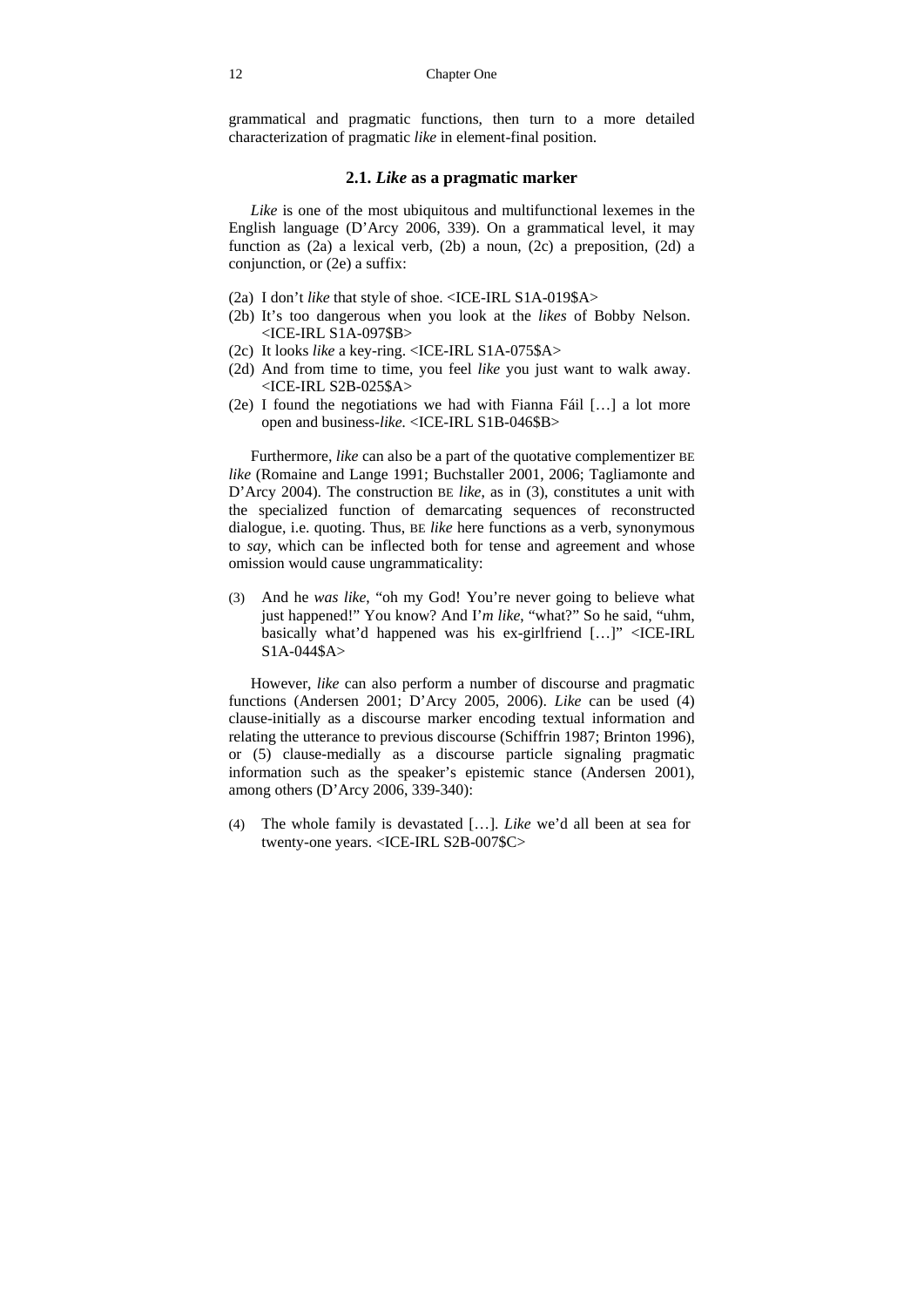(5) (a) He was *like* really winded but he managed to *like* grab her. <ICE-IRL S1A-044\$A> (b) This really is *like* a land under occupation. <ICE-IRL S2B- $024$A>$ 

The syntactic functions of *like* in examples (4) and (5) are not as precise as those in (2) and (3), and the omission of the word in (4) and (5) would not cause ungrammaticality. Whenever *like* does not have a clear lexical meaning and does not serve one of the ordinary syntactic functions illustrated in (2) and (3), it is considered a pragmatic marker (Andersen 2001, 212). One of the characteristic traits of pragmatic markers is their lack of lexical meaning: "As both a marker and a particle, *like* meets the semantic emptiness criterion, imbued instead with pragmatic meaning(s)" (D'Arcy 2006, 340). It is amongst these discourse and pragmatic functions that we find element-final *like*.

### **2.2. Element-final** *like***<sup>6</sup>**

Unlike the instances of pragmatic *like* exemplified in (4) and (5), utterance-final *like* (examples (6) and (7)) does not precede the information to which it is attached but follows it, appearing as a conversational tag on the right periphery:

- (6) He used to race bikes, *like*. He said he'd be working on chains every week, *like.* <ICE-IRL S1A-093>
- (7) Ah no, I'm not saying that I don't know anything about acting, *like.*  <ICE-IRL S1A-032>

Pragmatic *like* at right periphery remains one of the marker's least studied positions (Kallen 2006; Columbus 2009; Bartlett 2013). In a recent study on discourse *like* in Irish English, Schweinberger (2012, 197, author's capitals) states that "clause-final LIKE with backward scope is the most frequently used variant in the Irish data and does not appear to wane as in North American varieties of English", despite the fact that its use "has decreased among speakers younger than 25 years of age" (Schweinberger 2012, 196). The vigor of element-final *like* in this variety of English is also supported by studies on second language acquisition. For instance, Nestor et al. (2012, 343) have shown that migrants learning Irish English are prone to acquire pragmatic *like* in clause-marginal positions (including utterance-final position), which are the positions favored by L1 speakers of Irish English.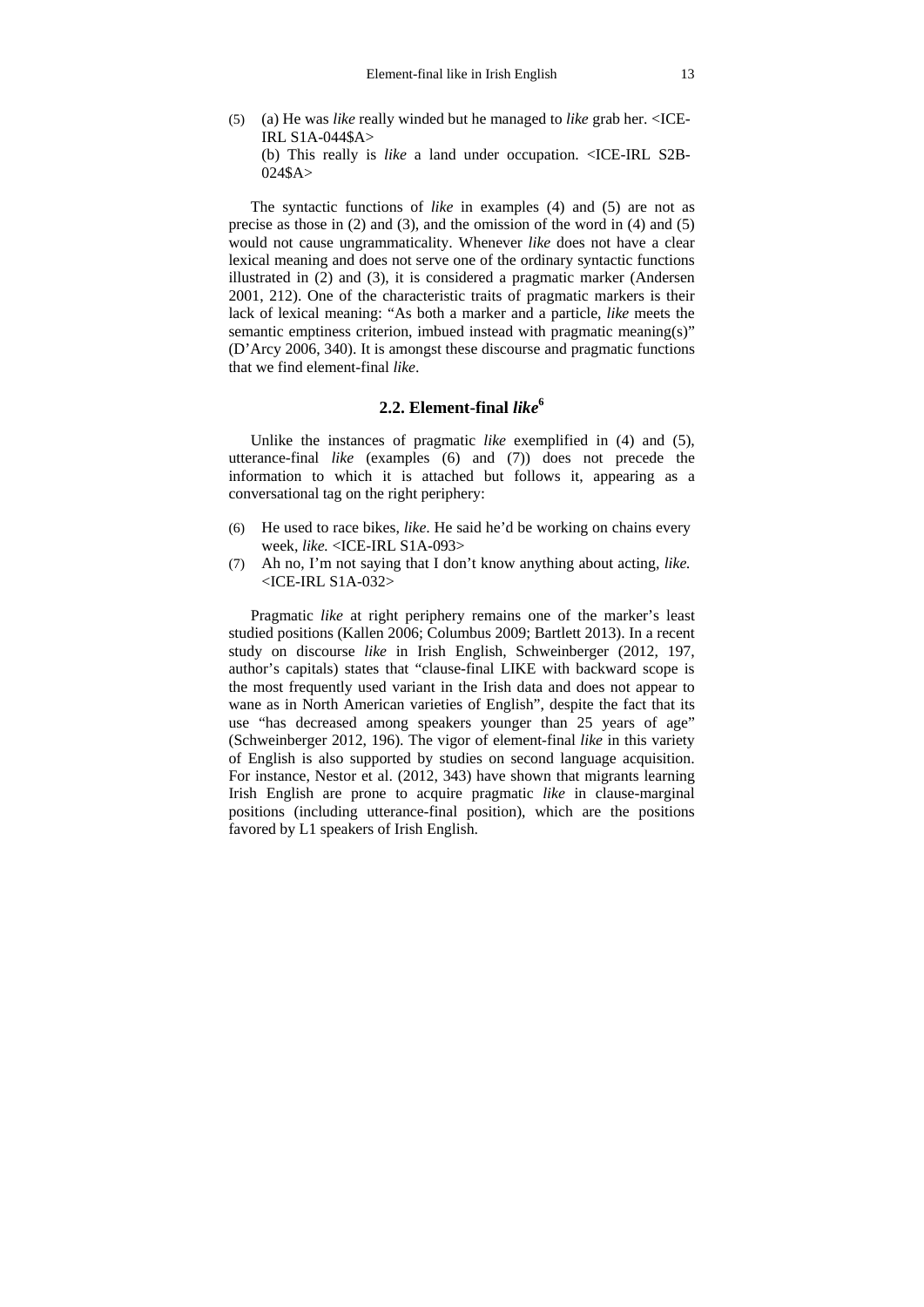#### 14 Chapter One

According to Corrigan (2010, 79), the idiosyncratic Hiberno-English utterance-final *like* is used in a similar manner to *you know* in the standard. However, as we will see later on, *you know* and final *like* are not exactly equivalent; in fact, they may co-appear, as in examples (13) and (15).

The particular use of *like* in [Northern Irish English/Ulster Scots], which therefore seems rather more unusual in the context of vernacular Englishes (though variants of it are attested in varieties that have been influenced by them  $[...]$  is the sentence-final form  $[...]$ . In fact  $[...]$  far from focusing or introducing new information, it often acts as a closing for a narrative. As such, *like* in this position marks the end of old information. Moreover, it doesn't appear to function inherently as a focuser and may even have similar properties of mitigation which Kallen (2005) argues for *I'd say/you know* (Corrigan 2010, 100).

Even though Corrigan doubts the marker's function as a focuser, Kallen (2006, 12) argues that element-final *like* may be used to focus attention on a particular segment, as well as to mitigate the impact of an assertion (or to signal the end of old information), or to allow for a less exact commitment to a particular position, among others. Kallen's functions are in line with the functions attributed by Miller and Weinert to clausefinal *like* in Scottish English ("retroactive focusing power"; "countering potential interferences, objections or doubts", Miller and Weinert 1995, 388-389).

### **3. Corpus and methodology**

All of the data were drawn from the *International Corpus of English: Ireland Component* (ICE-Ireland), co-directed by John Kirk (formerly Queen's University Belfast) and Jeffrey Kallen (Trinity College Dublin). The *International Corpus of English* (ICE) project was first envisaged by Sydney Greenbaum (1988), who advocated the need for compiling materials to facilitate comparative studies of standard varieties of English worldwide. Thereafter, linguists around the globe started to develop the ICE project. Each ICE corpus comprises one million words of spoken and written English produced after 1989 and follows a common corpus design. Moreover, every text included in these corpora is produced by authors and speakers aged 18 or older who have at least completed secondary education through the medium of English. The *Ireland Component* of the ICE project is one such corpus. First released in 2007, ICE-Ireland provides 300 transcribed spoken texts belonging to 15 different communicative situations and 200 written texts both from published and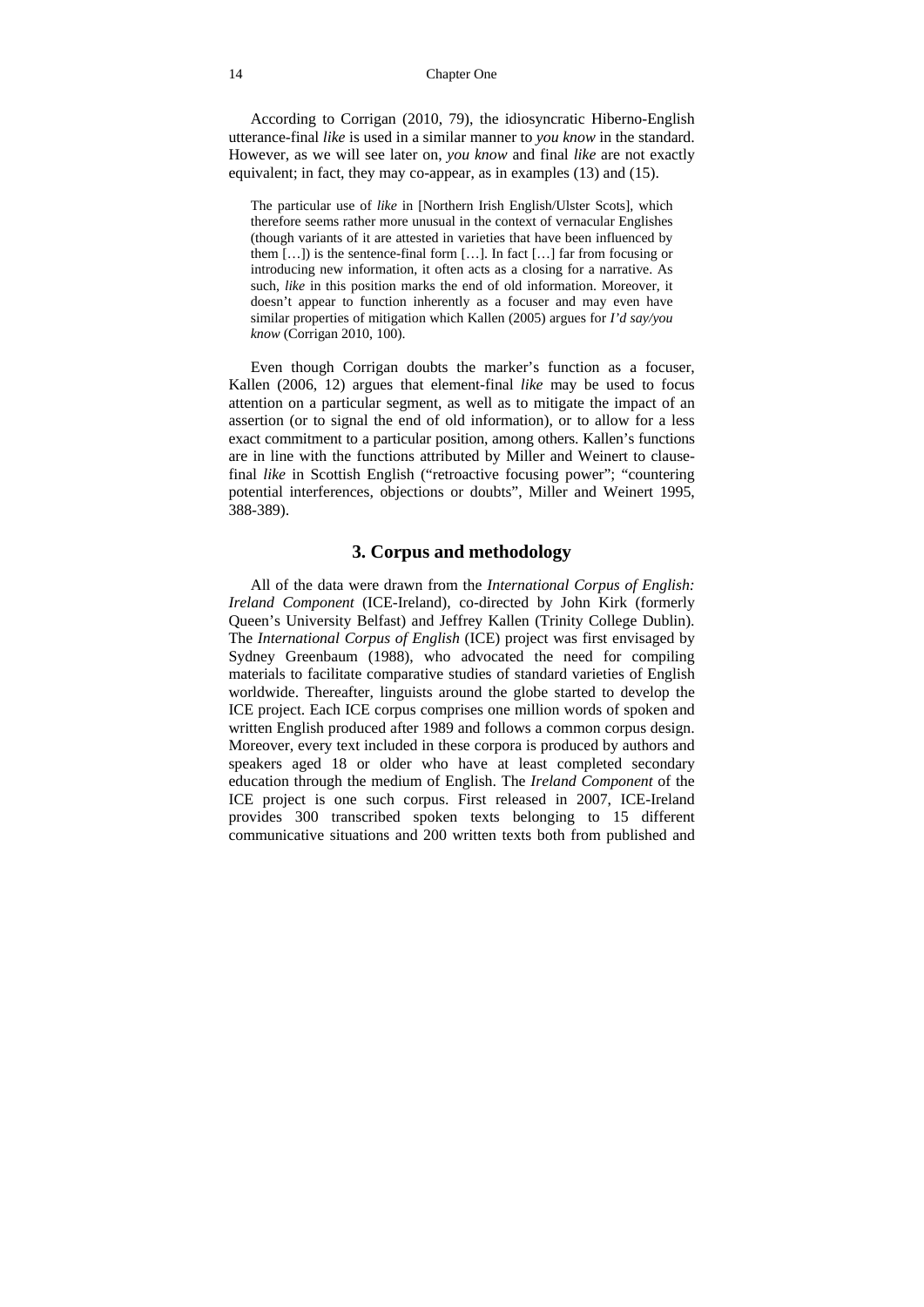unpublished sources. These texts—compiled in two phases between 1990 and 2005—cover a range of formal and informal discourse situations. Given Ireland's geopolitical status, each written and spoken text category contains an equal number of texts from the Republic of Ireland and Northern Ireland, which gives the corpus a unique cross-border and international comparative approach (Kallen and Kirk 2008, 3-5).

As mentioned above, this study aims to analyze the spoken public component of ICE-Ireland. Table 1-1 provides a full account of the spoken dialogue component of ICE-Ireland (Kirk and Kallen 2007, 9):

| <b>Text category</b>                       | <b>Text-id</b>                                                     | No of texts | Words   |
|--------------------------------------------|--------------------------------------------------------------------|-------------|---------|
| <b>Dialogue</b>                            | 180                                                                | 401,971     |         |
| Private                                    |                                                                    | 100         | 231,213 |
| Face to face conversation (FTF)            | S <sub>1</sub> A <sub>-001</sub> -S <sub>1</sub> A <sub>-090</sub> | 90          | 210,540 |
| Telephone conversation (TEC)               | S1A-091-S1A-100                                                    | 10          | 20,673  |
| Public                                     |                                                                    | 80          | 170,758 |
| Business transactions (BUT)                | S1B-071-S1B-080                                                    | 10          | 21,447  |
| Classroom discussion (CLD)                 | S1B-001-S1B-020                                                    | 20          | 43,345  |
| Broadcast discussion (BRD)                 | S1B-021-S1B-040                                                    | 20          | 42,632  |
| Legal cross-examination (LEC)              | S1B-061-S1B-070                                                    | 10          | 20,013  |
| Parliamentary debate (PAD)                 | S1B-051-S1B-060                                                    | 10          | 22,390  |
| Broadcast interview (BRI)                  | S1B-041-S1B-050                                                    | 10          | 20,931  |
| Monologue                                  | 120                                                                | 250,995     |         |
| Unscripted                                 |                                                                    | 70          | 148,984 |
| Spontaneous commentary (SPC)               | S2A-001-S2A-020                                                    | 20          | 43,028  |
| Unscripted speeches (UNS)                  | S <sub>2</sub> A-021-S <sub>2</sub> A-050                          | 30          | 62,777  |
| Demonstrations (DEM)                       | S <sub>2</sub> A <sub>-051</sub> -S <sub>2</sub> A <sub>-060</sub> | 10          | 22,069  |
| Legal presentations (LEP)                  | S <sub>2</sub> A-061-S <sub>2</sub> A-070                          | 10          | 21,110  |
| Scripted                                   | 50                                                                 | 102,011     |         |
| Broadcast news (BRN)                       | S2B-001-S2B-020                                                    | 20          | 40,579  |
| Broadcast talks (BRT)                      | S2B-021-S2B-040                                                    | 20          | 40,964  |
| Scripted speeches (SCS)<br>S2B-041-S2B-050 |                                                                    | 10          | 20,468  |
| <b>Total Spoken Texts</b>                  | S1A-001-S2B-050                                                    | 300         | 652,966 |

**Table 1-1. ICE-Ireland spoken component**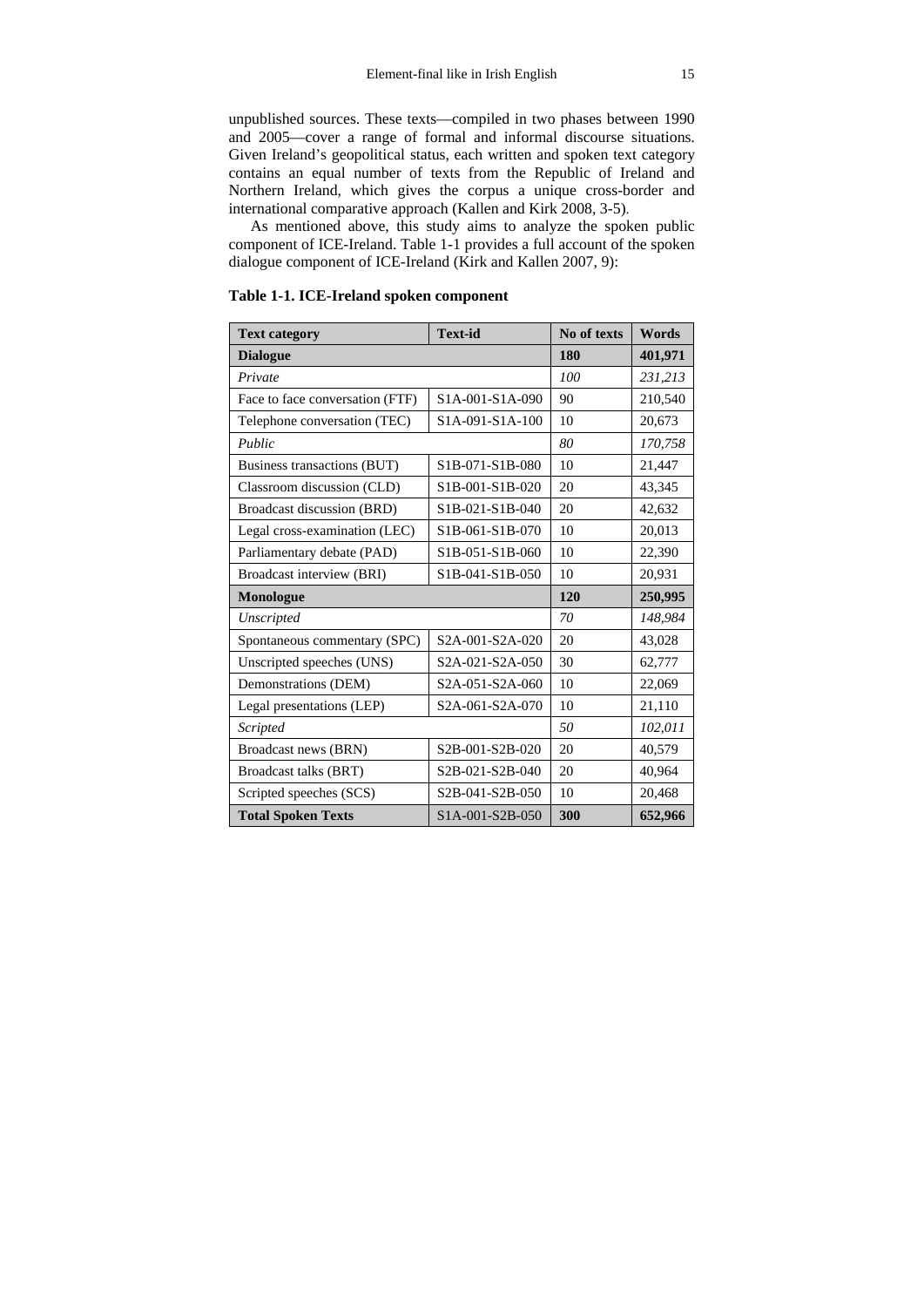In an unpublished paper, Columbus (2009, available online) explores the functions of Irish English element-final *like* as an invariant tag (i.e. a tag question that does not change form such as Canadian English *eh?*, e.g. 'He hates math, *eh?*'). To this aim, she analyzes the private spoken conversation component of ICE-Ireland (face-to-face conversation and telephone conversation, S1A 001-S1A 100), a total of 231,213 words. She retrieves 169 instances in the private spoken subcorpus (+23 unclear uses), i.e. 73.09 instances per 100,000 words. Her study concludes, among other things, that invariant tag *like* in Irish English is clearly a focus marker (cf. Miller and Weinert 1995; Kallen 2006; Schweinberger 2012). Given that Columbus (2009) analyzes the private spoken component of ICE-Ireland, this chapter centers on the spoken public component of the corpus.

In order to have a corpus comparable in terms of size to that of Columbus (2009), the following text categories were selected for a total of 211,722 words:

| <b>Text type</b>              | <b>Texts</b>                                                       | Words   | No. of texts |
|-------------------------------|--------------------------------------------------------------------|---------|--------------|
| Classroom discussion (CLD)    | S <sub>1</sub> B-001-S <sub>1</sub> B-020                          | 43,345  | 20           |
| Broadcast discussion (BRD)    | S <sub>1</sub> B-021-S <sub>1</sub> B-040                          | 42,632  | 20           |
| <i>Broadcast talks</i> (BRT)  | S <sub>2</sub> B-0 <sub>21</sub> -S <sub>2</sub> B-0 <sub>40</sub> | 40,964  | 20           |
| Parliamentary debate (PAD)    | S <sub>1</sub> B-051-S <sub>1</sub> B-060                          | 22,390  | 10           |
| Business transactions (BUT)   | S1B-071-S1B-080                                                    | 21,447  | 10           |
| Broadcast interview (BRI)     | S <sub>1</sub> B-041-S <sub>1</sub> B-050                          | 20,931  | 10           |
| Legal cross-examination (LEC) | S <sub>1</sub> B-061-S <sub>1</sub> B-070                          | 20.013  | 10           |
| <b>Total</b>                  |                                                                    | 211,722 | 100          |

**Table 1-2. Text categories included in the subcorpus (public spoken dialogue + broadcast talks)** 

Although broadcast talks are classified under scripted monologue and not under public spoken dialogue, I decided to include them in the subcorpus because (a), in most cases, these texts contain dialogue and (b) the immediacy of some of the texts give rise to some spontaneity. Most importantly, unlike other scripted text categories which do not yield any results, broadcast talks do provide examples for utterance-final *like* (something hard to imagine had these been truly scripted texts). Table 1-3 provides the overall percentage distribution of words by text category in the subcorpus: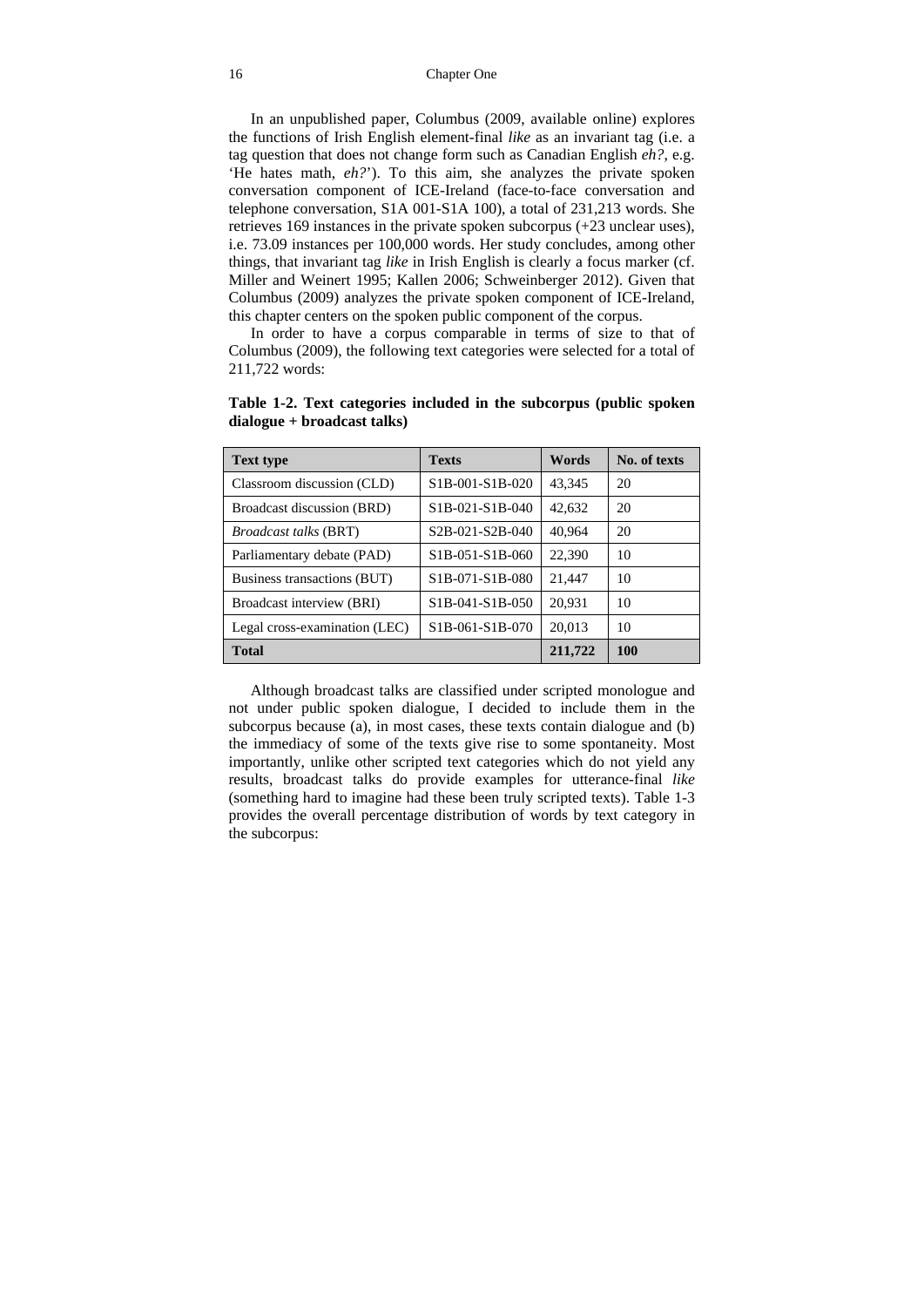| <b>Text type</b>              | Words   | <b>Percentage</b> |
|-------------------------------|---------|-------------------|
| Classroom discussion (CLD)    | 43,345  | 20.5%             |
| Broadcast discussion (BRD)    | 42,632  | 20.1%             |
| Broadcast talks (BRT)         | 40,964  | 19.3%             |
| Parliamentary debate (PAD)    | 22,390  | 10.6%             |
| Business transactions (BUT)   | 21,447  | 10.1%             |
| Broadcast interview (BRI)     | 20,931  | 9.9%              |
| Legal cross-examination (LEC) | 20,013  | 9.5%              |
| <b>Total</b>                  | 211,722 | 100%              |

**Table 1-3. Percentage word distribution by text category** 

The selected text categories were analyzed individually using AntConc  $3.4.3<sup>7</sup>$  in order to obtain the concordances for *like* in utterance-final position as well as to register frequency and relevant contextual data. Element-final *like* instances were selected manually, removing all nonfinal, adverbial, verbal and quotative occurrences. Due to its multiple syntactic functions and its common use as a pragmatic marker, the form *like* appears in a vast number of contexts in the subcorpus, and a thorough reading of the context was necessary (often full text-files) in order to select the relevant examples.

### **4. Results**

From a total of 727 occurrences for *like*, 97 occur before a pause and only 41 (+5 unclear cases) are element-final instances of *like*. However, utterance-final *like* does not always appear before a pause: it may be followed by other pragmatic markers, namely *you know* (6 out of 41 occurrences, e.g. "Or through sports and stuff *like you know*" <ICE-IRL S1B-075\$B>) and *so* (1 out of 41 occurrences, e.g. "And they didn't know they were together, and that kind of thing *like so*" <ICE-IRL S1B-017\$B>). Due to the ubiquity and multifunctionality of *like* and the fragmentary nature of spoken discourse, transcription alone does not always suffice to account for the value of the marker. Thus, considering the transcription alone may result in ambiguous readings of an utterance between, for instance, a right peripheral and an interrupted left peripheral *like*, such as in (8), or between a non-marker reading and a marker reading: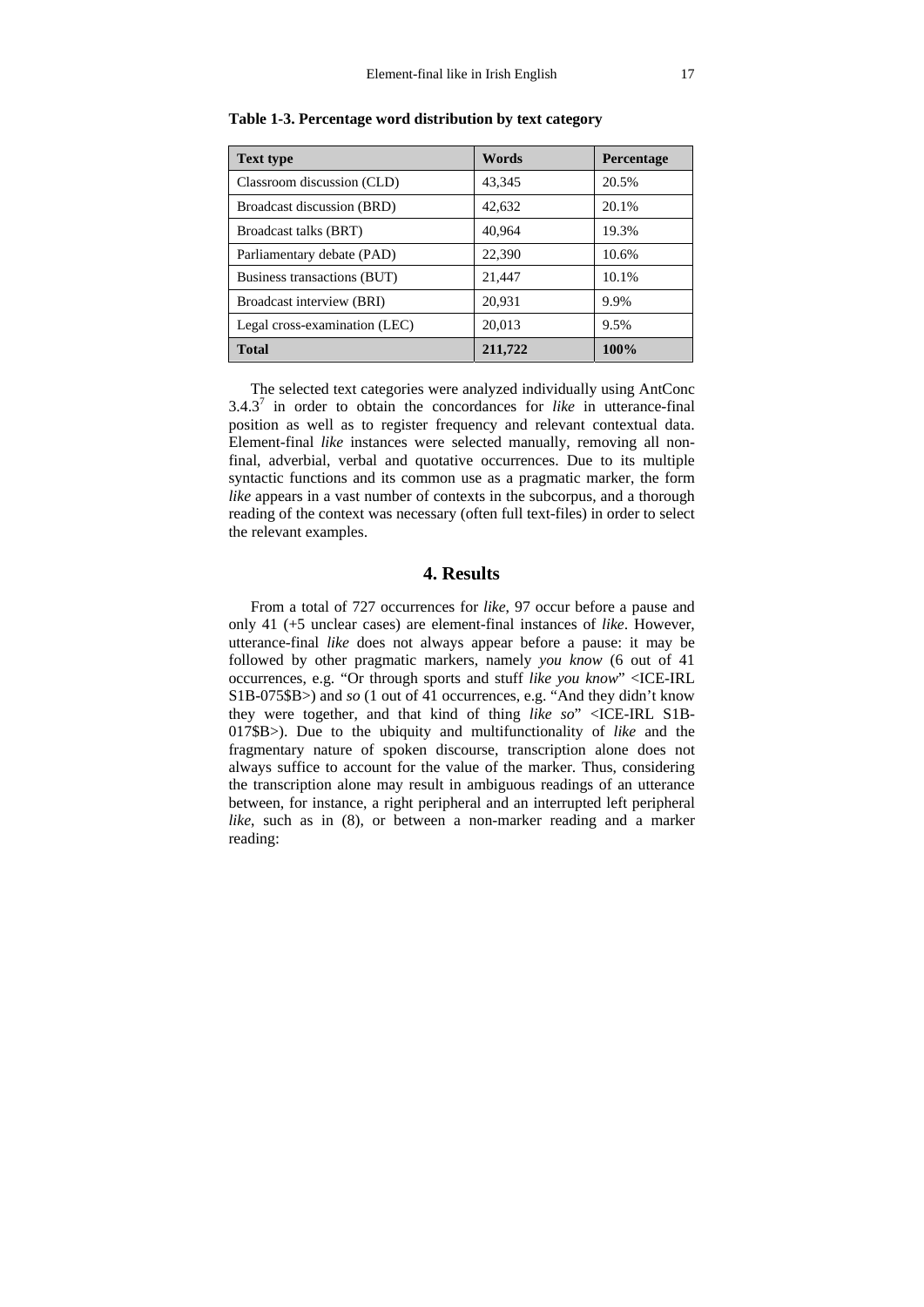#### 18 Chapter One

(8) The trouble about somebody like Fowles you see is that  $\langle \rangle$  well it  $\langle \rangle$  I suppose *like*  $\langle \rangle$  most of these novelists  $\langle \rangle$  is that they are writing in response to other novelists […] <ICE-IRL S1B-019\$A>

In (8), it is not clear whether the utterance "I suppose *like*  $\langle \rangle$  most of these novelists" has been disrupted or the particle is an instance of element-final *like*. In fact, *like* in (8) may well be considered a hesitational or linking device. As Andersen (2001, 255) points out, *like* can appear where a speaker interrupts his or her utterance without continuing. However, at first glance, this 'terminated' utterance may also appear to be an instance of element-final *like*. Thus:

There is frequently a need for a multi-level analysis of pragmatic markers, as considerations of aspects such as phonology, prosody, context and topic are required where the grammatical analysis arising from a mere browsing of computer lists of examples will not suffice (Andersen 2001, 215).

Given the fact that ICE-Ireland (version 1.2) is not fully annotated and that I did not have access to the voice recordings, ambiguous cases such as (8) arose. Examples such as this have been considered under the label 'unclear cases'.

Table 1-4 offers a detailed account of element-final *like* occurrences by text type. A comparison of the results in Table 1-4 with Columbus' (2009) results (169 occurrences [+23 unclear cases]) is most revealing. The private spoken component yields 73.09 occurrences per 100,000 words, while the public spoken component yields only 19.37 occurrences per 100,000 words. As expected, element-final *like* is far more recurrent in private communication than in public communication. However, this pragmatic marker is also present and indeed widespread in public communication, at least in certain text categories.<sup>8</sup> Furthermore, not all the text types considered within public communication require the same degree of formality. In fact, the number of instances of *like* seems to be inversely proportional to the degree of textual formality (Legal crossexaminations being the most formal, with no results). Despite its widespread use, utterance-final *like*, as other variants of pragmatic *like*, remains a rather stigmatized marker and is generally considered a feature of private and informal communication.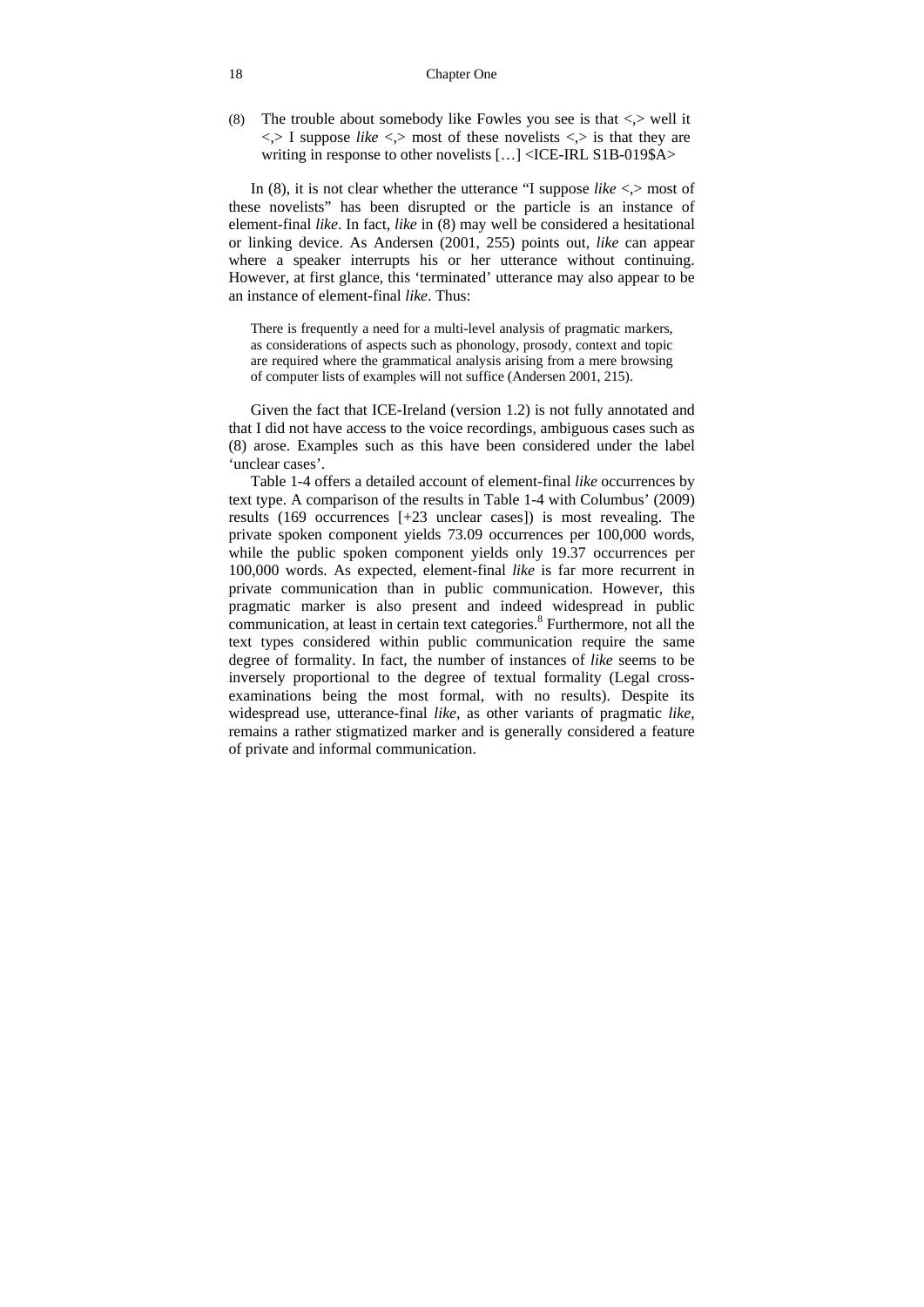|                                       |         | <b>Texts</b> | Element-final like | $NF$ (per                                                                                                                                                                                                                                                                                                                                                                                                   |                   |
|---------------------------------------|---------|--------------|--------------------|-------------------------------------------------------------------------------------------------------------------------------------------------------------------------------------------------------------------------------------------------------------------------------------------------------------------------------------------------------------------------------------------------------------|-------------------|
| <b>Text type</b>                      | Words   |              | <b>Tokens</b>      | <b>Unclear</b><br>cases                                                                                                                                                                                                                                                                                                                                                                                     | 100,000<br>words) |
| Classroom discussion<br>(CLD)         | 43,345  | 20           | 22                 | 3                                                                                                                                                                                                                                                                                                                                                                                                           | 50.76             |
| <b>Business transactions</b><br>(BUT) | 21,447  | 10           | 10                 | $\mathfrak{D}_{1}^{(1)} = \mathfrak{D}_{2}^{(1)} = \mathfrak{D}_{2}^{(1)} = \mathfrak{D}_{2}^{(1)} = \mathfrak{D}_{2}^{(1)} = \mathfrak{D}_{2}^{(1)} = \mathfrak{D}_{2}^{(1)} = \mathfrak{D}_{2}^{(1)} = \mathfrak{D}_{2}^{(1)} = \mathfrak{D}_{2}^{(1)} = \mathfrak{D}_{2}^{(1)} = \mathfrak{D}_{2}^{(1)} = \mathfrak{D}_{2}^{(1)} = \mathfrak{D}_{2}^{(1)} = \mathfrak{D}_{2}^{(1)} = \mathfrak{D}_{2}^{$ | 46.63             |
| Broadcast interview<br>(BRI)          | 20,931  | 10           | 3                  |                                                                                                                                                                                                                                                                                                                                                                                                             | 14.33             |
| <b>Broadcast discussion</b><br>(BRD)  | 42,632  | 20           | 3                  |                                                                                                                                                                                                                                                                                                                                                                                                             | 7.04              |
| Broadcast talks (BRT)                 | 40,964  | 20           | $\mathfrak{D}$     |                                                                                                                                                                                                                                                                                                                                                                                                             | 4.88              |
| Parliamentary debate<br>(PAD)         | 22,390  | 10           |                    |                                                                                                                                                                                                                                                                                                                                                                                                             | 4.47              |
| Legal cross-<br>examination (LEC)     | 20,013  | 10           | $\Omega$           |                                                                                                                                                                                                                                                                                                                                                                                                             | $\Omega$          |
| <b>Total</b>                          | 211,722 | <b>100</b>   | 41                 | 5                                                                                                                                                                                                                                                                                                                                                                                                           | 19.37             |

|                |  | Table 1-4. Element-final <i>like</i> in the public spoken dialogue component |  |
|----------------|--|------------------------------------------------------------------------------|--|
| of ICE-Ireland |  |                                                                              |  |

Kallen's (2006) analysis of the full ICE-Ireland corpus (1 million words) accounts for 400 instances of element-final *like*. Although my own analysis does not cover the entire corpus, Kallen's numbers seem rather high. The total number of occurrences for element-final *like* in the spoken dialogue component of ICE-Ireland (c. 400,000 words) lies between 210- 238 (given that some of the items tagged as 'unclear cases' might or might not be utterance-final instances of *like*). Therefore, the spoken dialogue component would account for 52.5% to 59.5% of the claimed 400 total occurrences. Consequently, the remaining spoken component (monologue) and written component (which amount to c. 900,000 words) should account for the 162-190 instances left (that is, 40.5% to 47.5% of the alleged 400 occurrences). However, a preliminary examination of the written component of ICE-Ireland does not yield any results for elementfinal *like*. This is only natural for a pragmatic feature which is characteristic of spoken registers. Moreover, the remaining spoken component of the corpus (scripted and unscripted monologue) does not seem to provide enough occurrences to account for the missing 162-190 items needed to complete the 400 claimed by Kallen. Such differences in numbers could very well be the result of trying to analyze pragmatic features in transcribed spoken documents without access to the audio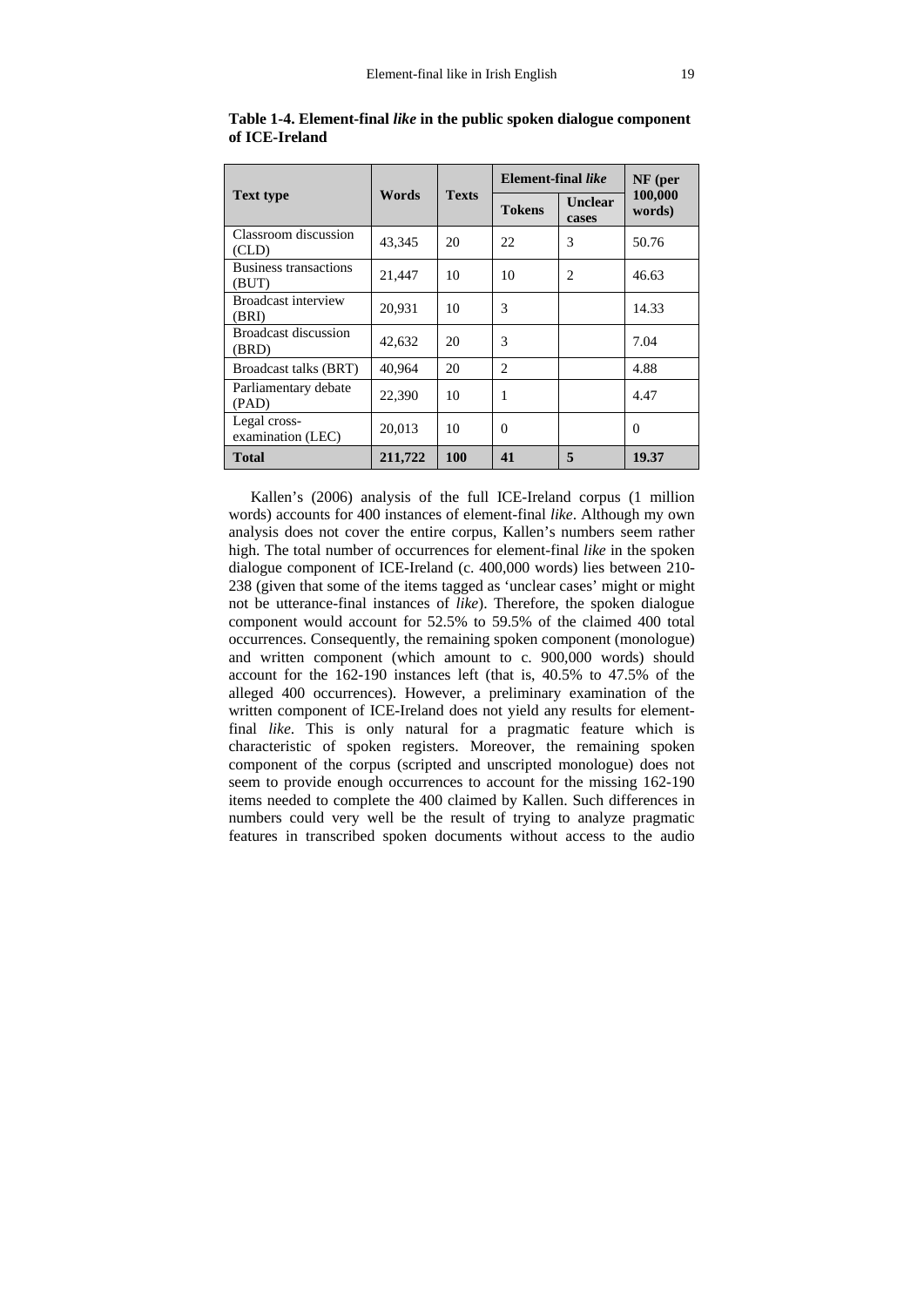recordings or to properly annotated texts, as explained regarding example (8). Further research should be carried out to provide a more accurate count of utterance-final *like* in the corpus. The use of SPICE-Ireland in future research—a version of the spoken component of ICE*-*Ireland that has been annotated to display aspects of pragmatics, discourse, and prosody (Kallen and Kirk 2012) —may help overcome such shortcomings.

|                                      |                                        |                    | <b>Occurrences</b> |      | Percentage |       |
|--------------------------------------|----------------------------------------|--------------------|--------------------|------|------------|-------|
|                                      |                                        |                    |                    |      |            | +     |
| Spoken<br>dialogue<br><b>ICE-IRL</b> | Private dialogue                       | Columbus<br>(2009) | 169                | 192  | 42.25      | 48    |
|                                      | Public dialogue                        | This study         | 41                 | 46   | 10.25      | 11.5  |
|                                      | Total Spoken dialogue                  |                    | 210                | 238  | 52.5       | 59.5  |
| Remaining<br><b>ICE-IRL</b>          | Spoken monologue +Written<br>component |                    | 190?               | 162? | 47.5?      | 40.5? |

**Table 1-5. Alleged occurrences of element-final** *like* **in ICE-Ireland** 

### **5. Analysis**

Total ICE-IRL Kallen (2006) | 400 | 100%

The following sections are devoted to an analysis of the results for each specific text type category. Although examples will be provided, not every instance of element-final *like* in the subcorpus will be accounted for.

### **5.1. Classroom discussion (CLD)**

CLD makes up 21% of the corpus and accounts for 22 of the total of 41 occurrences in the corpus (53.65% of the occurrences; 50.75 instances per 100,000 words). Three unclear cases were also registered, among which example (8) above is found. As a text type, classroom discussions are less formal than, say, formal lectures. The texts compiled are small tutorial group discussions in which a lecturer and a few students converse.

(9) Can you use any age group <ICE-IRL S1B-001\$H> Aoife <#> Uhm <ICE-IRL S1B-001\$A> I mean can you use like a teenager *like* <ICE-IRL S1B-001\$H> Well  $\le$  yes there is nothing to stop you using whatever age group you want <ICE-IRL S1B-001\$A>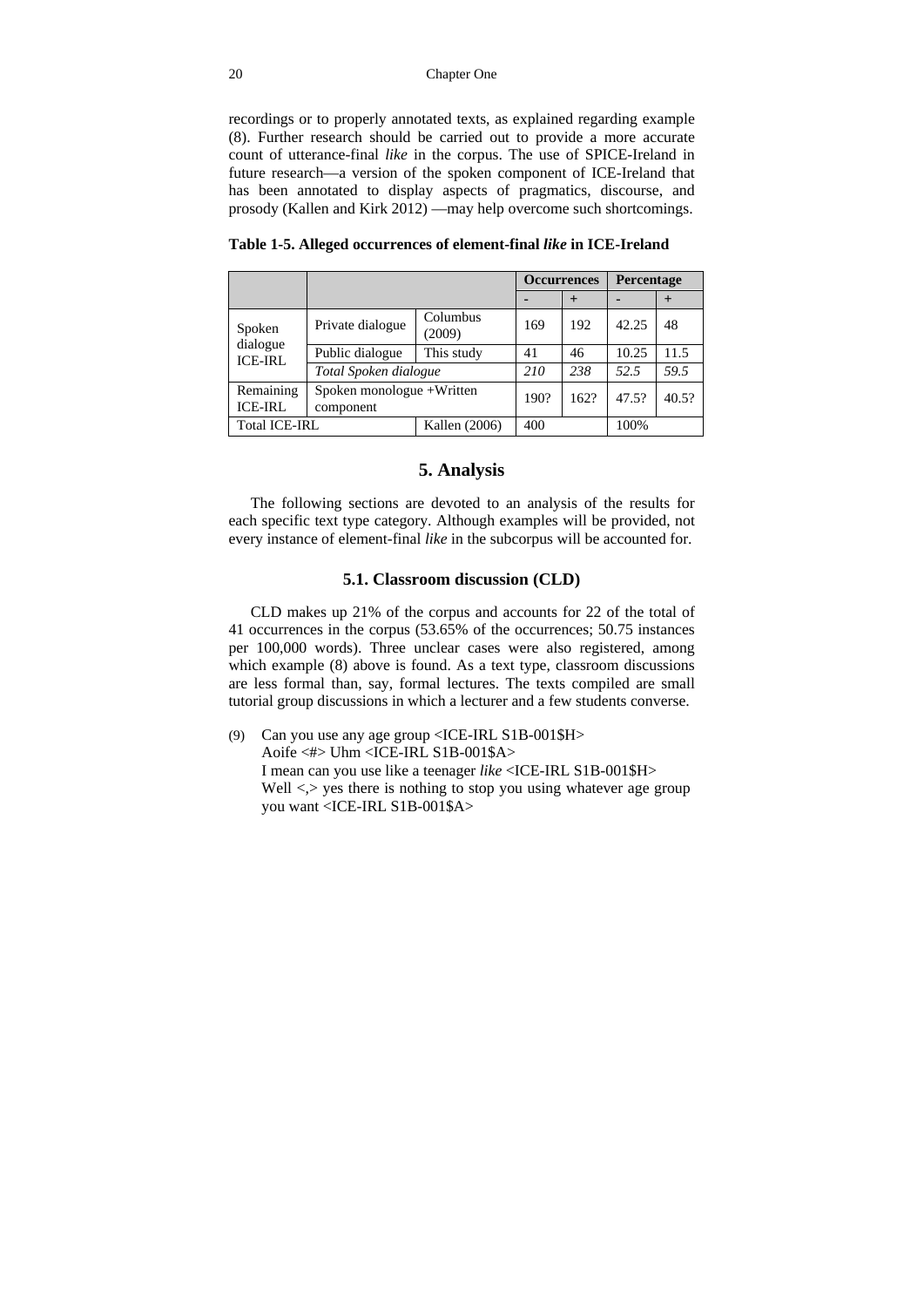Example (9) is taken from text S1B-001, a Sociolinguistics CLD. (A) is a female student in the  $19-25$  age band.<sup>9</sup> In spite of being public academic communication, the environment is fairly relaxed. Thus, the use of utterance-final *like* seems permissible, and even lecturers employ it, as shown in examples (10) and (11):

(10) Yeah <#> Well I mean it's up to yourself <,> it's up to you *like*  <ICE-IRL S1B-016\$A>

And I have to do the other essays then <ICE-IRL S1B-016\$E>

(11) No it doesn't matter *like*  $\langle \rangle$  but it just meant that you know  $\langle$ ICE-IRL S1B-018\$A>

Example (10) belongs to text S1B-016, an Old English CLD. (A) is a male lecturer (unknown age band). This lecturer uses element-final *like* up to three times (out of the six times that it appears in the text). In (11) (from S1B-018, a Clinicians' CLD) another lecturer uses element-final *like* three out of the four times that it appears in the text. (A) is a female lecturer in the 34-41 age band.

(12)  $\langle X \rangle \langle 2 \rangle$  It depends how many people there are in the conversation *like*  $\lt \#$  Because if there's more than say  $\lt$  >  $\lt$ ICE-IRL S1B-004\$B>

Text S1B-004 is a Sociolinguistics CLD. In (12), (B) is a female student belonging to the 19-25 age band. However, she is not a native speaker of Irish English. Even though (B) studies in Belfast, she grew up in England.10 Her use of utterance-final *like* is the only one uttered by a non-Irish speaker in the subcorpus. Nevertheless, it is rather revealing: although it is possible that the speaker's native variety of English features this trait (e.g. Tyneside English), it is also quite possible that she has picked up the marker in Ireland. Just as non-native speakers of English have been shown to acquire element-final *like* (cf. Nestor et al. (2012) for the case of *like* and Polish migrants in Ireland), it is plausible that speakers of other varieties of English assimilate the feature due to extensive exposure to it.

As demonstrated by the examples above, the use of element-final *like* seems rather widespread in CLD. Whenever used in this context, utterance-final *like* seems to express insecurity or lack of confidence (i.e., it functions as a hedging device). Although students (younger speakers) seem more prone to employ it, lecturers (one of which was in the 34-41 age band) use it as well: six (plus one unclear case) out of 22 occurrences in CLD are uttered by lecturers. CLD, which is probably the least formal